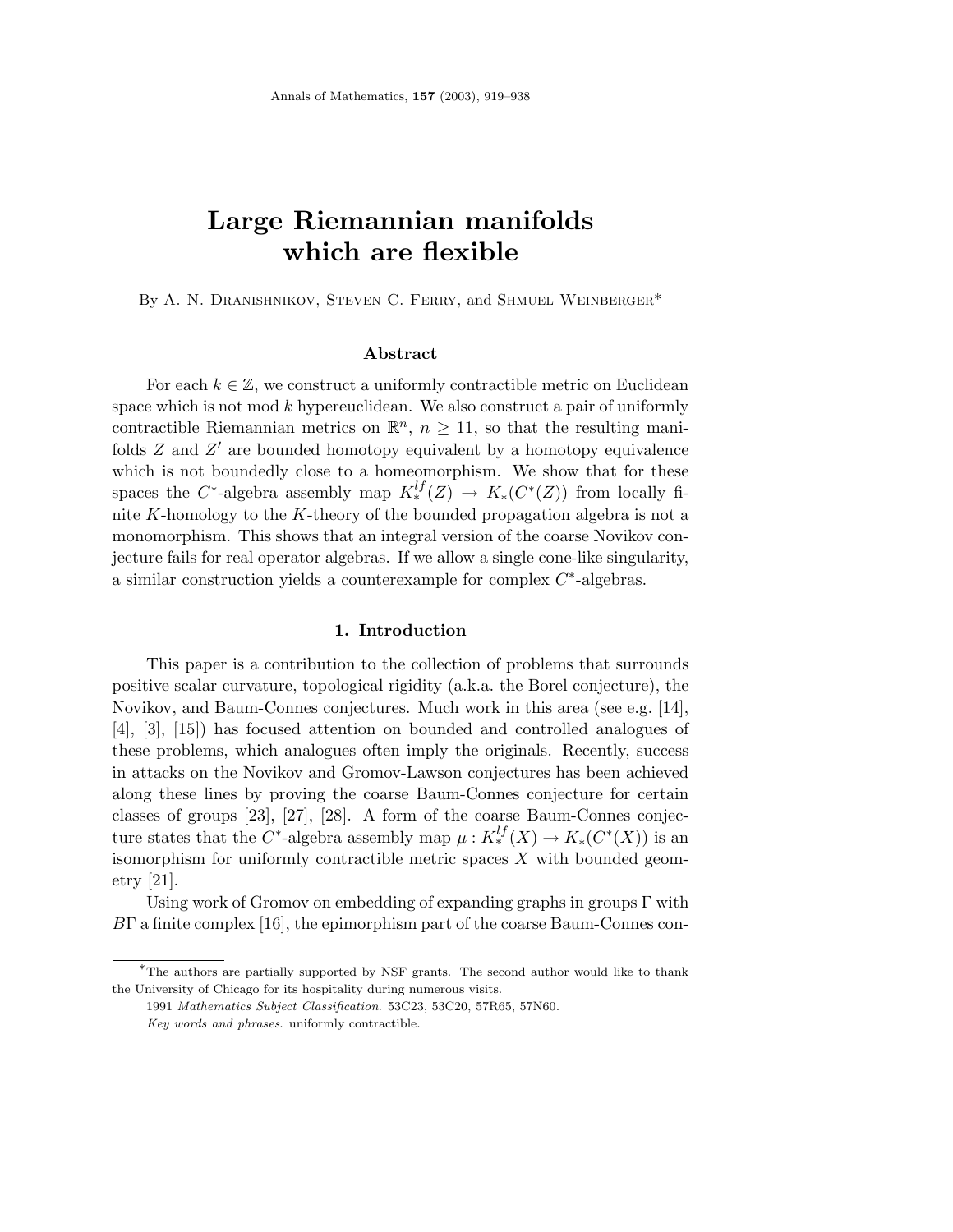jecture was disproved [17]. In this paper we will show that the monomorphism part of the coarse Baum-Connes conjecture (i.e. the coarse Novikov conjecture) does not hold true without the bounded geometry condition. We will construct a uniformly contractible metric on  $\mathbb{R}^8$  for which  $\mu$  is not a monomorphism. Thus, a coarse form of the integral Novikov conjecture fails even for finite-dimensional uniformly contractible manifolds. In fact we will prove more: our uniformly contractible  $\mathbb{R}^8$  is not integrally hypereuclidean, which is to say that it does not admit a degree one coarse Lipschitz map to euclidean space. Also in this paper, we will produce a uniformly contractible Riemannian manifold, abstractly homeomorphic to  $\mathbb{R}^n$ ,  $n \geq 11$ , which is boundedly homotopy equivalent to another such manifold, but not boundedly homeomorphic to it. This disproves one coarse analog of the rigidity conjecture for closed aspherical manifolds. We will also show that for each  $k \in \mathbb{Z}$  some of these manifolds are not mod *k* hypereuclidean.

Our construction is ultimately based on examples of Dranishnikov [5], [6] of spaces for which cohomological dimension disagrees with covering dimension, and the consequent phenomenon, using a theorem of Edwards (see [25]), of celllike maps which raise dimension.

*Definition* 1.1. We will use the notation  $B_r(x)$  to denote the ball of radius *r* centered at *x*. A metric space  $(X, d)$  is uniformly contractible if for every *r* there is an  $R \ge r$  so that for every  $x \in X$ ,  $B_r(x)$  contracts to a point in  $B_R(x)$ . The main examples of this are the universal cover of a compact aspherical polyhedron and the open cone in  $\mathbb{R}^n$  of a finite subpolyhedron of the boundary of the unit cube. There is a similar notion of uniformly *n*-connected which says that any map of an *n*-dimensional CW complex into  $B_r(x)$  is nullhomotopic in  $B_R(x)$ .

Definition 1.2. We will say that a Riemannian manifold  $M<sup>n</sup>$  is integrally  $\pmod{k}$ , *or rationally* hypereuclidean if there is a coarsely proper coarse Lipschitz map  $f : M \to \mathbb{R}^n$  which is of degree 1 (of degree  $\equiv 1 \mod k$ , or of nonzero integral degree, respectively). See Section 4 for definitions and elaborations.

Here are our main results:

THEOREM A. For any given *k* and  $n \geq 8$ , there is a Riemannian manifold *Z* which is diffeomorphic to  $\mathbb{R}^n$  such that *Z* is uniformly contractible and rationally hypereuclidean but is not mod *k* (or integrally) hypereuclidean.

Definition 1.3. (i) A map  $f: X \to Y$  is a coarse isometry if there is a K so that  $|d_Y(f(x), f(x')) - d_X(x, x')| < K$  for all  $x, x' \in X$  and so that for each  $y \in Y$  there is an  $x \in X$  with  $d_Y(y, f(x)) < K$ .

(ii) We will say that uniformly contractible Riemannian manifolds *Z* and *Z*<sup> $\prime$ </sup> are boundedly homeomorphic if there is a homeomorphism  $f : Z \rightarrow Z'$  which is a coarse isometry.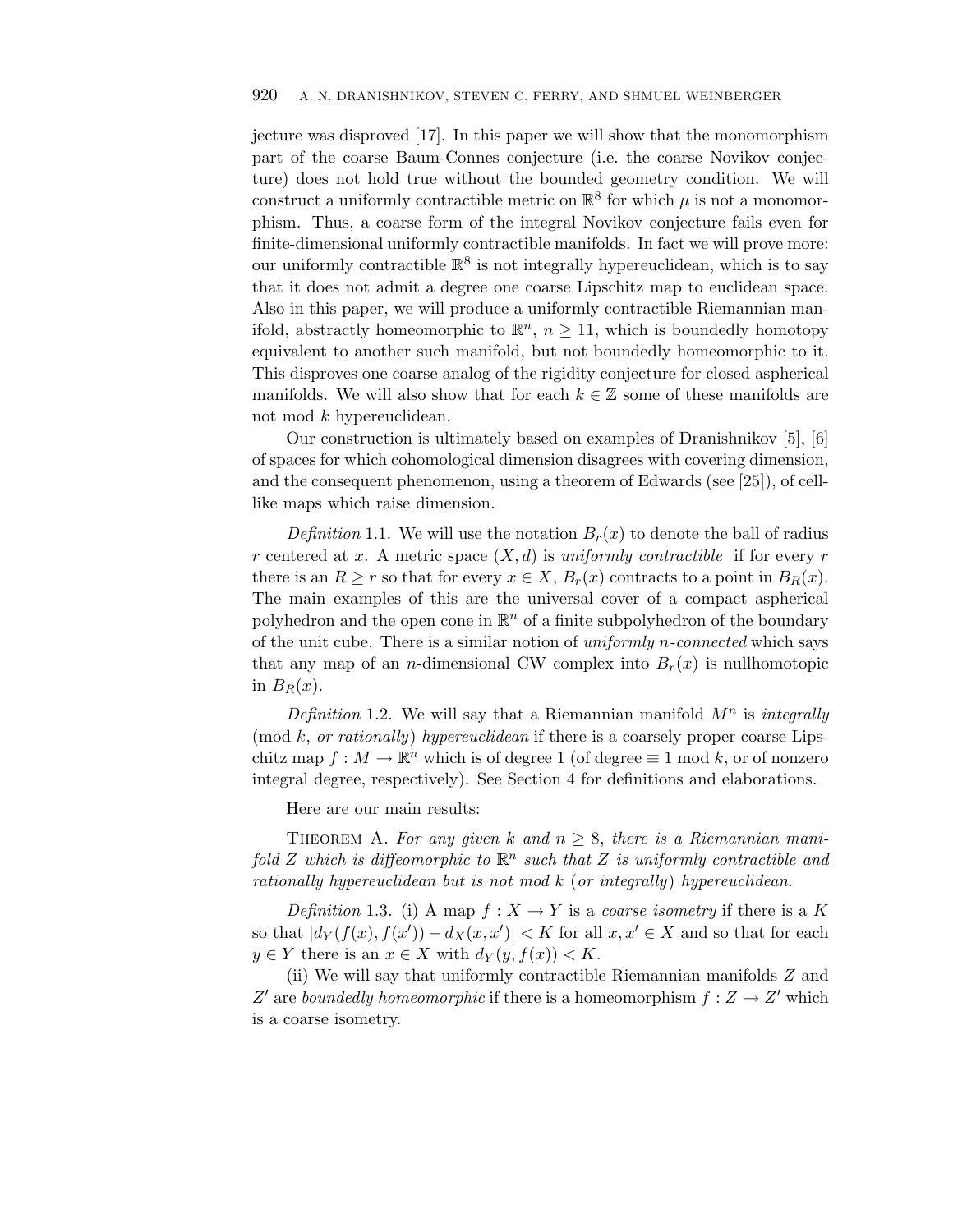Theorem B. There is a coarse isometry between uniformly contractible Riemannian manifolds Z and Z' which is not boundedly close to a homeomorphism.

An easy inductive argument shows that a coarse isometry of uniformly contractible Riemannian manifolds is a bounded homotopy equivalence, so this gives a counterexample to a coarse form of the Borel conjecture.

THEOREM C. There is a uniformly contractible singular Riemannian manifold  $Z$  such that the assembly map (see [20])

$$
K^{\ell f}_*(Z) \to K_*(C^*(Z))
$$

fails to be an integral monomorphism. *Z* is diffeomorphic away from one point to the open cone on a differentiable manifold *M*.

It was shown in [8] that *Z* has infinite asymptotic dimension in the sense of Gromov. This fact cannot be derived from [27] since *Z* does not have bounded geometry.

When we first discovered these results, we thought a way around these problems might be to use a large scale version of *K*-theory in place of the *K*-theory of the uniformly contractible manifold. Yu has observed that even that version of the (*C*∗-analytic) Novikov conjecture fails in general (see [28]), although not for any examples that arise from finite dimensional uniformly contractible manifolds. On the other hand, bounded geometry does suffice to eliminate both sets of examples.

In the past year, motivated by Gromov's observation that spaces which contain expander graphs cannot embed in Hilbert space, several researchers (see [17] and the references contained therein), have given examples of various sorts of counterexamples to general forms of the Baum-Connes conjecture. Using the methodolgy of Farrell and Jones, Kevin Whyte and the last author have observed that some of these are not counterexamples to the corresponding topological statements. Thus the examples of this paper remain the only counterexamples to the topological problems.

#### **2. Weighted cones on uniformly** *k***-connected spaces**

The *open cone* on a topological space  $X$  is the topological space  $OX =$  $X \times [0,\infty)/X \times 0$ .

Definition 2.1. A compact metric space  $(X, d)$  is locally *k*-connected if for every  $\epsilon > 0$  there is a  $\delta > 0$  such that for each *k*-dimensional simplicial complex  $K^k$  and each map  $\alpha: K^k \to X$  with  $\text{diam}(\alpha(K^k)) < \delta$  there is a map  $\bar{\alpha}$  : Cone(*K*)  $\rightarrow$  *X* extending  $\alpha$  with diam( $\bar{\alpha}$ (Cone(*K*)))  $\lt$   $\epsilon$ . Here, Cone(*K*) denotes the ordinary closed cone.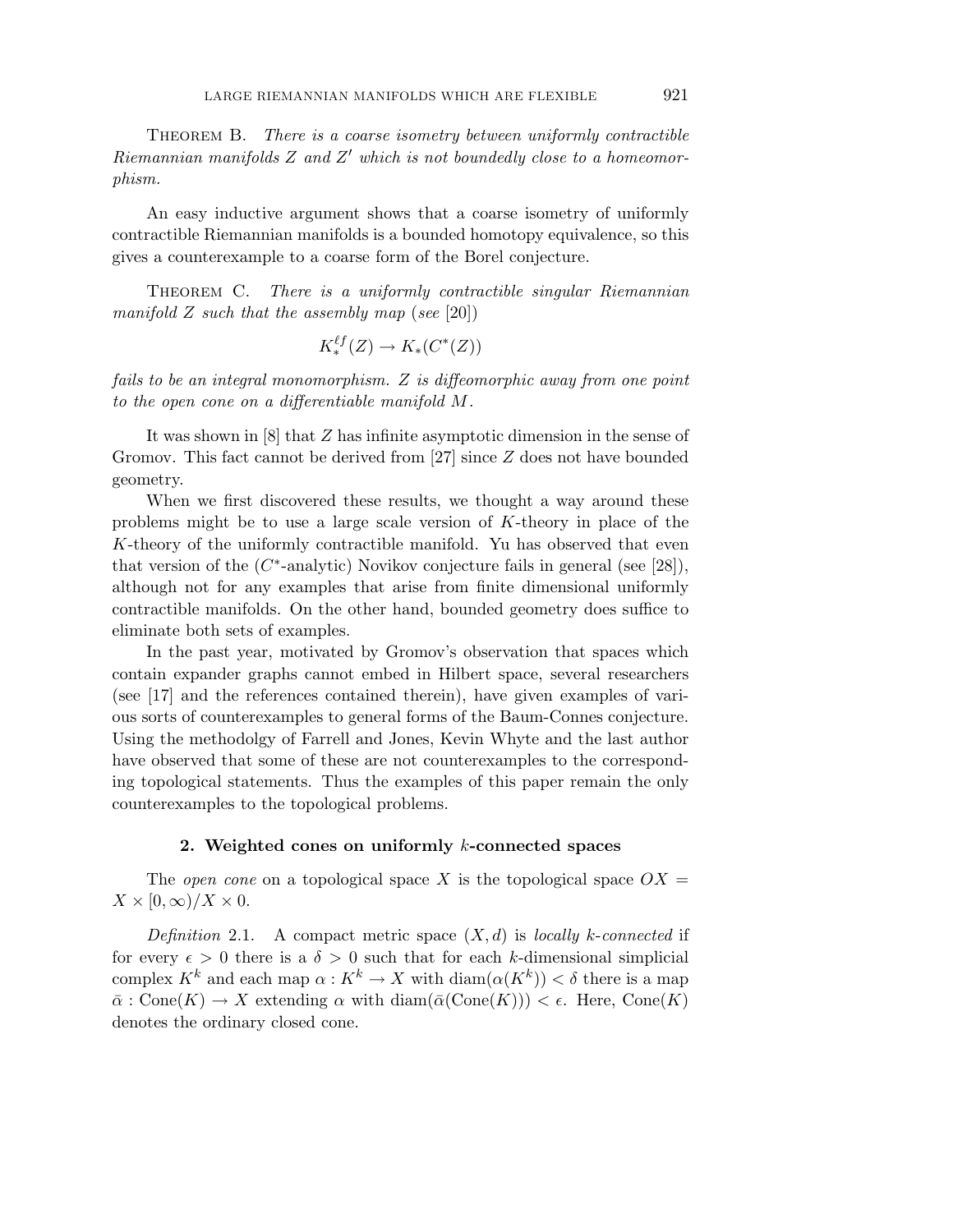LEMMA 2.2. Let  $(X, d)$  be a compact metric space which is locally *k*-connected for all *k*. For each *n*, the open cone on *X* has a complete uniformly *n*-connected metric. We will denote any such metric space by *cX*. 1

Proof. We will even produce a metric which has a linear contraction function. Its construction is based on the weighted cone often used in differential geometry. Draw the cone vertically, so that horizontal slices are copies of *X*.



Choose a continuous strictly increasing function  $\phi : [0, \infty) \to [0, \infty)$  with  $\phi(0) = 0$ . Let *d* be the original metric on *X* and define a function  $\rho'$  by

- (i)  $\rho'((x,t),(x',t)) = \phi(t)d(x,x').$
- (ii)  $\rho'((x,t),(x,t')) = |t-t'|$ .

We then define  $\rho: OX \times OX \to [0, \infty)$  to be

$$
x, t') = |t - t'|.
$$
  

$$
\rho : OX \times OX \to [0, \infty) \text{ to be}
$$
  

$$
\rho((x, t), (x', t')) = \inf \sum_{i=1}^{\ell} \rho'((x_i, t_i), (x_{i-1}, t_{i-1}))
$$

where the sum is over all chains

$$
(x,t)=(x_0,t_0),(x_1,t_1),\ldots,(x_\ell,t_\ell)=(x',t')
$$

and each segment is either horizontal or vertical. It pays to move towards 0 before moving in the *X*-direction, so chains of shortest length have the form pictured above. The function  $\rho$  is a metric on  $OX$ . The natural projection  $OX \to [0,\infty)$  decreases distances, so Cauchy sequences are bounded in the [0*,*∞)-direction. It follows that the metric on *OX* is complete. We write *cX* for the metric space  $(OX, \rho)$ .

It remains to define  $\phi$  so that  $cX$  is uniformly *n*-contractible. We will define  $\phi(1) = 1$  and  $\phi(i+1) = N_{i+1}\phi(i)$  for  $i \in \mathbb{Z}$ , where the sequence  $\{N_i\}$ will be specified below. For nonintegral values of *t*, we set

$$
\phi(t) = \phi([t]) + (t - [t])\phi([t] + 1).
$$

<sup>&</sup>lt;sup>1</sup>The "c" notation in cX refers to a specific choice of weights. There probably should be an "n" in our notation, but we leave it out for simplicity.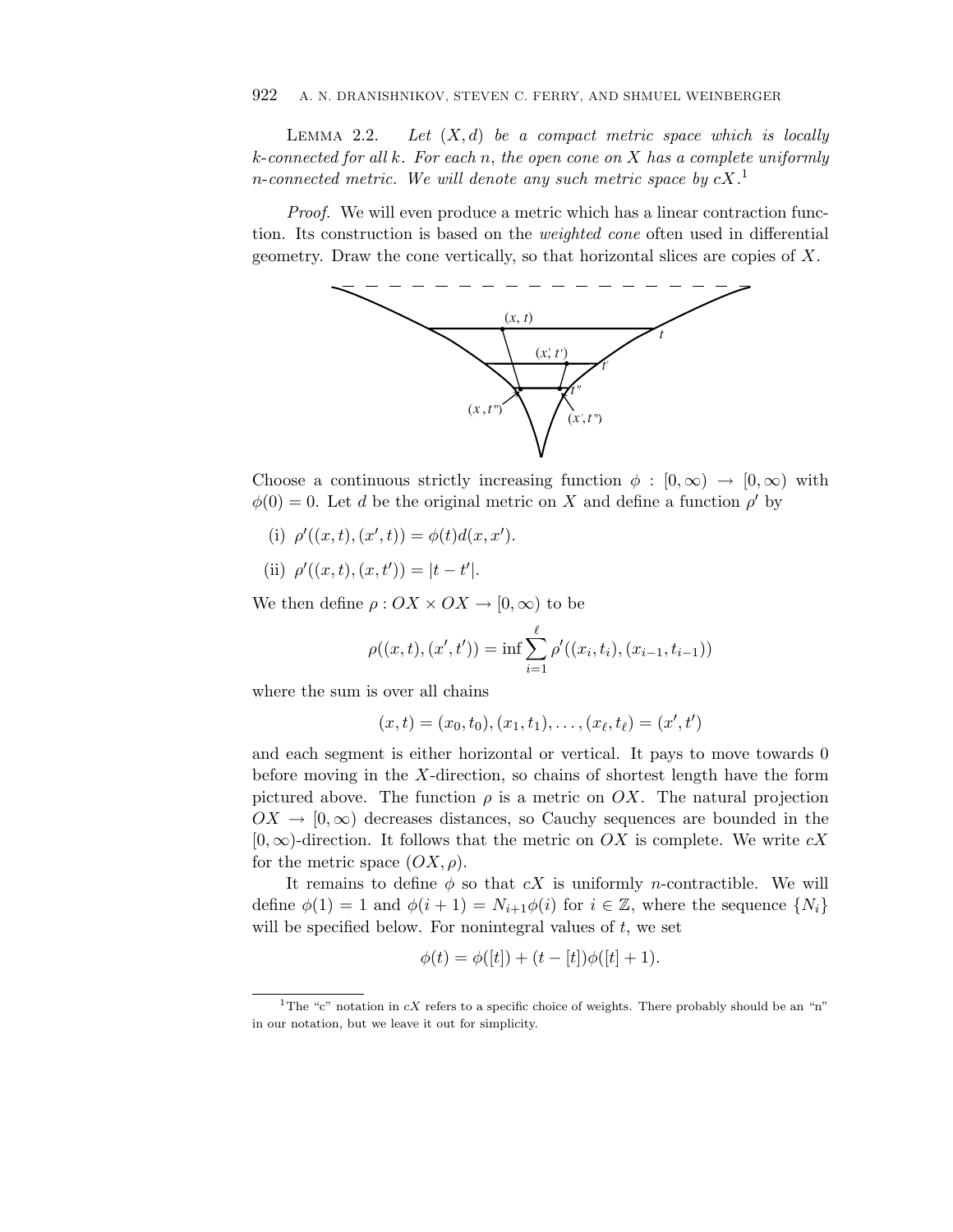Since  $X$  is locally *n*-connected, there is an infinite decreasing positive sequence  $\{r_i\}$  such that for every *x* the inclusions  $\dots \subset B^d_{r_{i+1}}(x) \subset B^d_{r_i}(x) \subset$  $B_{r_{i-1}}^d(x)$  are nullhomotopic on *n*-skeleta. Refine the sequence so that actually inclusions  $B_{ir_i}^d(x) \subset B_{r_{i-1}}^d(x)$  are nullhomotopic on *n*-skeleta. We set  $N_i = \frac{r_{i-1}}{2}$  $\frac{i-1}{r_i}$ .

Now consider the ball  $B_1^{\rho}(x, i) \subset cX$ . First, we note that  $B_1^{\rho}(x, i) \subset$  $B_{\_\!\_1}^d$ *Ni*−<sup>1</sup>  $(x) \times [i-1, i+1]$  and that  $B_1^{\rho}(x, i)$  contracts in itself to  $B_1^{\rho}(x, i)$  $∩(X \times [i-1,i]) ⊂ B^d_{-1}$ *Ni*−<sup>1</sup>  $f(x) \times [i - 1, i]$ . But  $B_3^{\rho}(x, i) \supset B_{\frac{1}{n}}^d$ *Ni*−<sup>2</sup>  $(x) \times \{i-2\}$ so  $B_1^{\rho}(x,i)$  *n*-contracts in  $B_3^{\rho}(x,i)$  by pushing down to the  $(i-2)$ -level and performing the *n*-contraction there.

For balls of radius 2 the same reasoning applies if the center is at least 3 away from the vertex. We continue in this way and observe that for any given size ball, centered sufficiently far out, one obtains a *n*-contractibility function of  $f(r) = r + 2$  as required. The whole space is therefore uniformly contractible.  $\Box$ 

## **3. Designer compacta**

Definition 3.1. A map  $f : M \to X$  from a closed manifold onto a compact metric space is *cell-like or* CE if for each  $x \in X$  and neighborhood *U* of  $f^{-1}(x)$ there is a neighborhood *V* of  $f^{-1}(x)$  in *U* so that *V* contracts to a point in *U*.

The purpose of this section is to give examples of CE maps  $f : M \to X$  so that  $f_* : H_n(M; \mathbb{L}(e)) \to H_n(X; \mathbb{L}(e))$  has nontrivial kernel. The argument given below is a modification of the first author's construction of infinitedimensional compacta with finite cohomological dimension. Here is the result which we will use in proving Theorems A, B, and C of the introduction.

THEOREM 3.2. Let  $M^n$  be a 2-connected *n*-manifold,  $n \geq 7$ , and let *α* be an element of  $KO_*(M;\mathbb{Z}_m)$ . Then there is a CE map  $q : M \to X$  with  $\alpha \in \text{ker}(q_* : KO_*(M;\mathbb{Z}_m) \to KO_*(X;\mathbb{Z}_m))$ . It follows that if  $\alpha \in H_*(M;\mathbb{L}(e))$ is an element of order *m*, *m* odd, then there is a CE map  $c : M \to X$  so that  $c_*(\alpha) = 0$  in  $H_*(X; \mathbb{L}(e)).$ 

We begin the proof of this theorem by recalling the statement of a major step in the construction of infinite-dimensional compacta with finite cohomological dimension.

THEOREM 3.3. Suppose that  $\tilde{h}_*(K(\mathbb{Z}, n)) = 0$  for some generalized homology theory  $h_*$ . Then for any finite polyhedron *L* and any element  $\alpha \in \tilde{h}_*(L)$ there exist a compactum *Y* and a map  $f: Y \to L$  so that

 $(1)c$ -dim<sub> $\mathbb{Z}$ </sub>  $Y \leq n$ .  $(2)$   $\alpha \in \text{Im}(f_*)$ .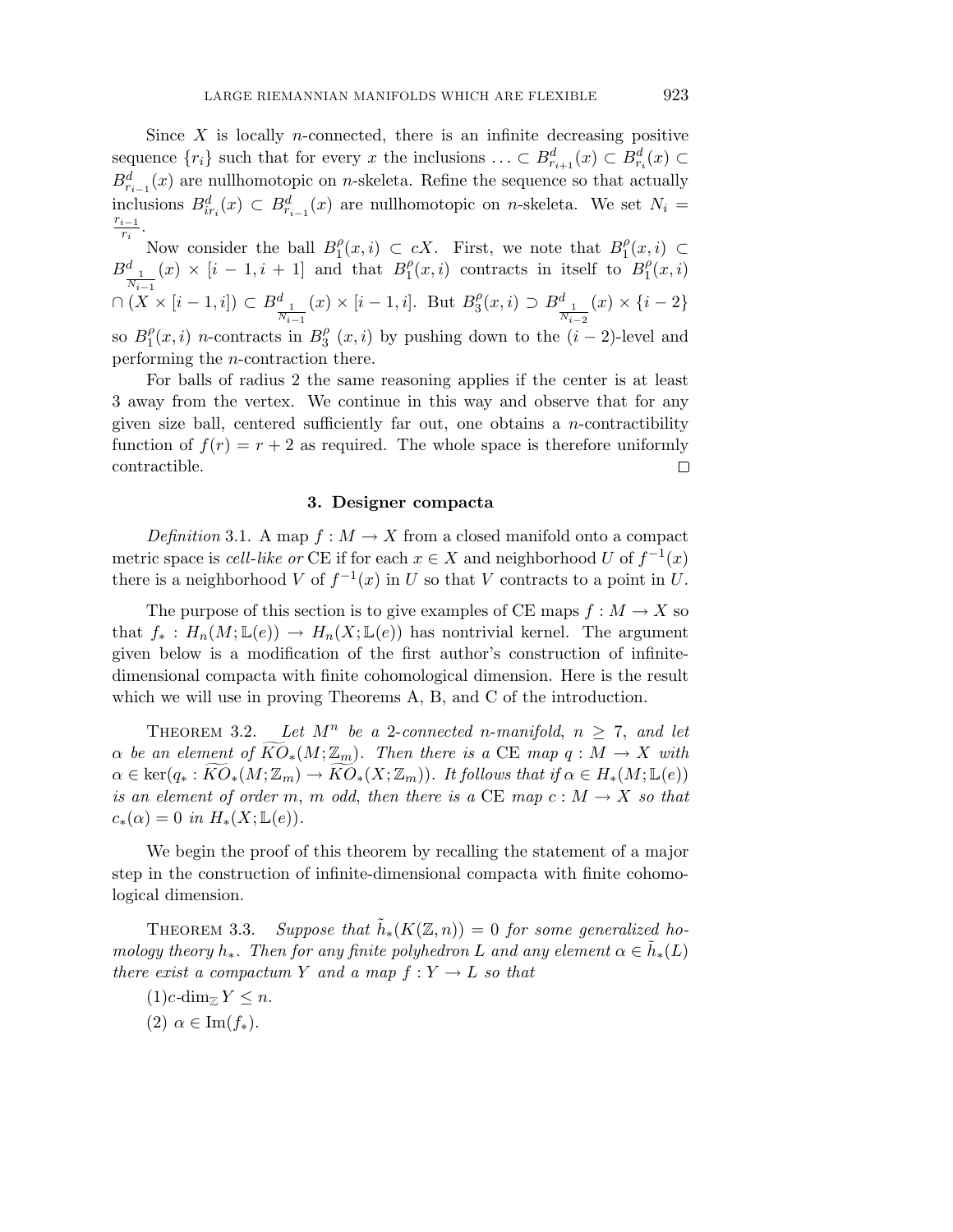Remark 3.4. In [5], [6] the analogous result was proven for cohomology theory. The proof is similar for homology theory. See [9].

Theorem 3.3 also has a relative version:

Theorem 3*.*3- Suppose that  $\tilde{h}_*(K(\mathbb{Z}, n)) = 0$ . Then for any finite polyhedral pair  $(K, L)$  and any element  $\alpha \in h_*(K, L)$  there exist a compactum *Y* and a map  $f:(Y,L) \rightarrow (K,L)$  so that

(i)  $c$ -dim<sub> $\mathbb{Z}(Y-L) \leq n$ .</sub>

(ii) 
$$
\alpha \in \text{Im}(f_*)
$$
.

(iii)  $f|_L = id_L$ .

The proof is essentially the same. Here is the key lemma in the proof of Theorem 3.2. In what follows, *K* <sup>∗</sup> will refer to reduced complex *K*-homology (iii)  $f|_L = id_L$ .<br>The proof is essentially the same. Here is t<br>Theorem 3.2. In what follows,  $\widetilde{K}_*$  will refer to r<br>and  $\widetilde{KO}_*$  will refer to reduced real *K*-homology.

LEMMA 3.5. Let  $M^n$  be a 2-connected *n*-manifold,  $n \geq 7$ , and let  $\alpha$  be Theorem 3.2. In what follows,  $\widetilde{K}_*$  will refer to reduced complex *K*-homology<br>and  $\widetilde{KO}_*$  will refer to reduced real *K*-homology.<br>LEMMA 3.5. Let  $M^n$  be a 2-connected *n*-manifold,  $n \ge 7$ , and let  $\alpha$  be<br>an el  $Y \supset M$  along with a CE map  $g : (Z,M) \rightarrow (Y,M)$  so that

- $(1)$   $q|M = id_M$ .
- (2)  $\dim(Z M) = 3$ .
- (3)  $j_*(\alpha) = 0$ , where  $j : M \to Y$  is the inclusion.

(2) dim( $Z - M$ ) = 3.<br>
(3)  $j_*(\alpha) = 0$ , where  $j : M \to Y$  is the inclusion.<br> *Proof.* By [26],  $\widetilde{KO}_*(K(\mathbb{Z}^k, n); \mathbb{Z}_m) = 0$  for  $n \geq 3$ . We can now apply Theorem 3.3' to the pair  $(\text{Cone}(M), M)$  and the element  $\bar{\alpha} \in KO_{*+1}(\text{Cone}(M), M)$  $t_1(x) = 0$ , where  $j : M \to Y$  is the inclusion.<br>
of. By [26],  $\widetilde{KO}_{*}(K(\mathbb{Z}^k, n); \mathbb{Z}_m) = 0$  for  $n \geq 3$ . We can now apply The-<br>
' to the pair  $(\text{Cone}(M), M)$  and the element  $\bar{\alpha} \in \widetilde{KO}_{*+1}(\text{Cone}(M), M)$ with  $\partial \bar{\alpha} = \alpha$  in the long exact sequence of  $(\text{Cone}(M), M)$ , obtaining a space *Proof.* By [26],  $\widetilde{KO}_{*}(K(\mathbb{Z}^k, n); \mathbb{Z}_m) = 0$  for  $n \geq 3$ . We can now apply Theorem 3.3' to the pair  $(\text{Cone}(M), M)$  and the element  $\bar{\alpha} \in \widetilde{KO}_{*+1}(\text{Cone}(M), M)$  with  $\partial \bar{\alpha} = \alpha$  in the long exact sequence of  $(\text{$  $\partial \overline{\alpha}' = \alpha$  and a CE map  $g : (Z, M) \to (Y, M)$  with  $\dim(Z - M) = 3$ . The exact sequence:  $K^2 - M$  = 3 so that there is a class  $\overline{\alpha}' \in$ <br> *KO*<sub>∗+1</sub> $(Y, M) \stackrel{\partial}{\rightarrow} \widetilde{KO}_*(M) \stackrel{j_*}{\rightarrow} \widetilde{KO}_*(Y)$ 

$$
\widetilde{KO}_{*+1}(Y,M) \stackrel{\partial}{\to} \widetilde{KO}_{*}(M) \stackrel{j_*}{\to} \widetilde{KO}_{*}(Y)
$$

shows that  $j_*(\alpha) = 0$ .

Next, we construct a particularly nice retraction  $Z \to M$ .

LEMMA 3.6. Let  $(Z, M)$  be a compact pair with  $\dim(Z - M) = 3$  and M a 2-connected *n*-manifold,  $n \geq 7$ . Then there is a retraction  $r : Z \to M$  with  $r|(Z-M)$  one-to-one.

Proof. The existence of the retraction follows from obstruction theory applied to the nerve of a fine cover of *Z*. The rest is standard dimension theory using the Baire category theorem. $\Box$ 

 $\Box$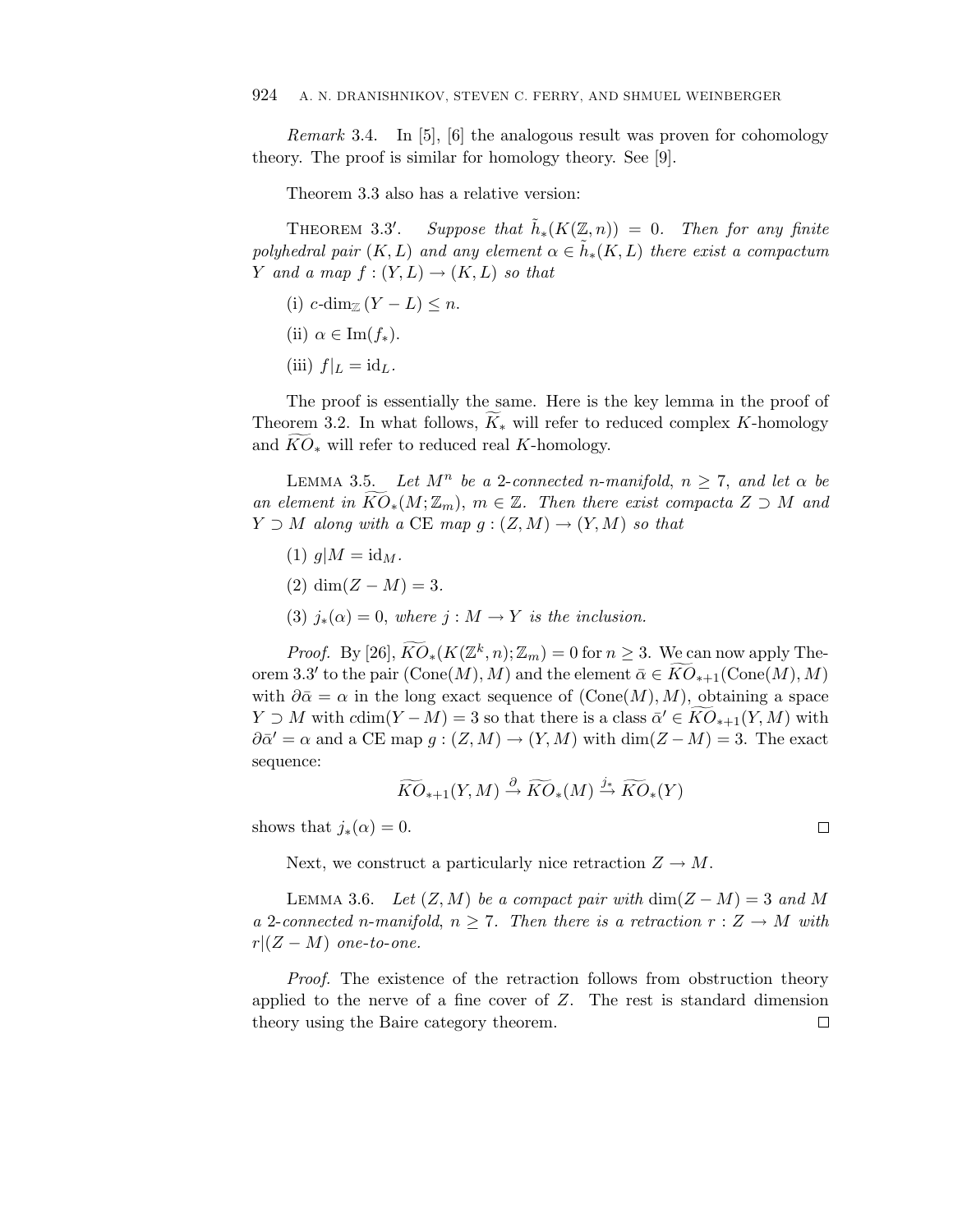LEMMA 3.7. Let  $r : Z \to M$  be a retraction which is one-to-one on  $(Z - M)$  and let  $g : (Z, M) \to (Y, M)$  be a CE map which is the identity over *M*. Then the decomposition of *M* whose nondegenerate elements are  $r(g^{-1}(y))$ is upper semicontinuous.

Proof. We need to show that if *F* is an element of this decomposition and  $U \supset F$  then there is a *V* with  $F \subset V \subset U$  such that if  $F'$  is a decomposition element with  $F' \cap V = \emptyset$ , then  $F' \subset U$ .

*Case* I.  $F = r(G)$ ,  $G = g^{-1}(y)$ . Then  $G \cap M = \emptyset$ . For  $U \supset F$ , let  $d = \text{dist}(F, M - U)$ . Since *r* is a retraction, there is an open neighborhood *O* ⊂ *Z* of *M* so that for all *G*<sup> $\prime$ </sup> such that *G*<sup> $\prime$ </sup> ∩  $\overline{O}$  ≠  $\emptyset$ , diam *z*(*G*<sup> $\prime$ </sup>) <  $\frac{d}{2}$ . We may assume that *O* has been chosen so small that  $\overline{O} \cap G = \emptyset$ . By continuity of *g*, there is an open *V'* with  $G \subset V' \subset (Z - \overline{O}) \cap Z^{-1}(U)$ . Since *r* is one-to-one and  $Z - O$  is compact,  $r(V')$  is open in  $r(Z - O)$ . This means that there is an open  $W \subset M$  so that  $W \cap r(Z - O) = r(V')$ . Let  $V = W \cap \underline{d}(F) \subset U$ . If  $F' \cap V \neq \emptyset$  then  $F' \subset U$ , since  $F'$  is either a singleton, a set with diameter  $\langle \frac{d}{2}, \text{ or } r(G') \text{ with } G \subset Z - \overline{O}$ , and all three cases are accounted for above.



*Case* II. *F* is a singleton,  $F = \{x\}$  with  $F \notin z(Z - M)$ . Let  $x \in U$  and let  $d = \text{dist}(x, M - U)$ . By continuity of *g*, there is a compact  $C \subset Z - M$  so that if  $G \subset C$ , then  $\text{diam}(Z(G)) < \frac{d}{2}$ . Let  $\rho = \text{dist}(x, r(C))$  and define  $V = B_{\tau}(x)$  $\mathcal{H}(\rho, \frac{d}{2})$ .<br> *Ko*•+1(*M*; Z<sub>m</sub>)  $\stackrel{\partial}{\to} \widetilde{KO}_{*}(M) \stackrel{\times m}{\to} \widetilde{KO}_{*}(M) \to$ . where  $\tau = \min\{\rho, \frac{d}{2}\}.$  $\Box$ 

Proof of Theorem 3.2. Consider the coefficient sequence

$$
\rightarrow \widetilde{KO}_{*+1}(M;\mathbb{Z}_m) \stackrel{\partial}{\rightarrow} \widetilde{KO}_{*}(M) \stackrel{\times m}{\rightarrow} \widetilde{KO}_{*}(M) \rightarrow \overline{Koh}
$$

*Proof of Theorem* 3.2. Consider the coefficient sequence<br>  $\rightarrow \widetilde{KO}_{*+1}(M; \mathbb{Z}_m) \stackrel{\partial}{\rightarrow} \widetilde{KO}_{*}(M) \stackrel{\times m}{\rightarrow} \widetilde{KO}_{*}(M) \rightarrow$ .<br>
If  $\alpha \in \widetilde{KO}_{*}(M)$  is of order *m*, then  $\alpha = \partial \bar{\alpha}$ , where  $\bar{\alpha} \in \widetilde{KO}_{*+1}(M; \mathbb{Z}_m$ choose  $g: Z \to Y$  as in Lemma 3.5 so that  $j_*\bar{\alpha} = 0$ . This gives us a diagram  $\boldsymbol{\eta}$  $\mathbf{r}$ h

$$
\begin{array}{ccc}\nM & \stackrel{r}{\longleftarrow} & Z & \stackrel{i}{\longleftarrow} & M \\
\downarrow f & & \downarrow g & & \downarrow id \\
X & \stackrel{r'}{\longleftarrow} & Y & \stackrel{j}{\longleftarrow} & M\n\end{array}
$$

where  $f: M \to X$  is the CE map induced by the decomposition  $\{r(G) | G =$  $g^{-1}(y)$ ,  $y \in Y$  } and *r*<sup> $\prime$ </sup> is the induced map from *Y* to *X*. It follows immediately from this diagram that  $f_*(\bar{\alpha}) = 0$ . It then follows from the ladder of coefficient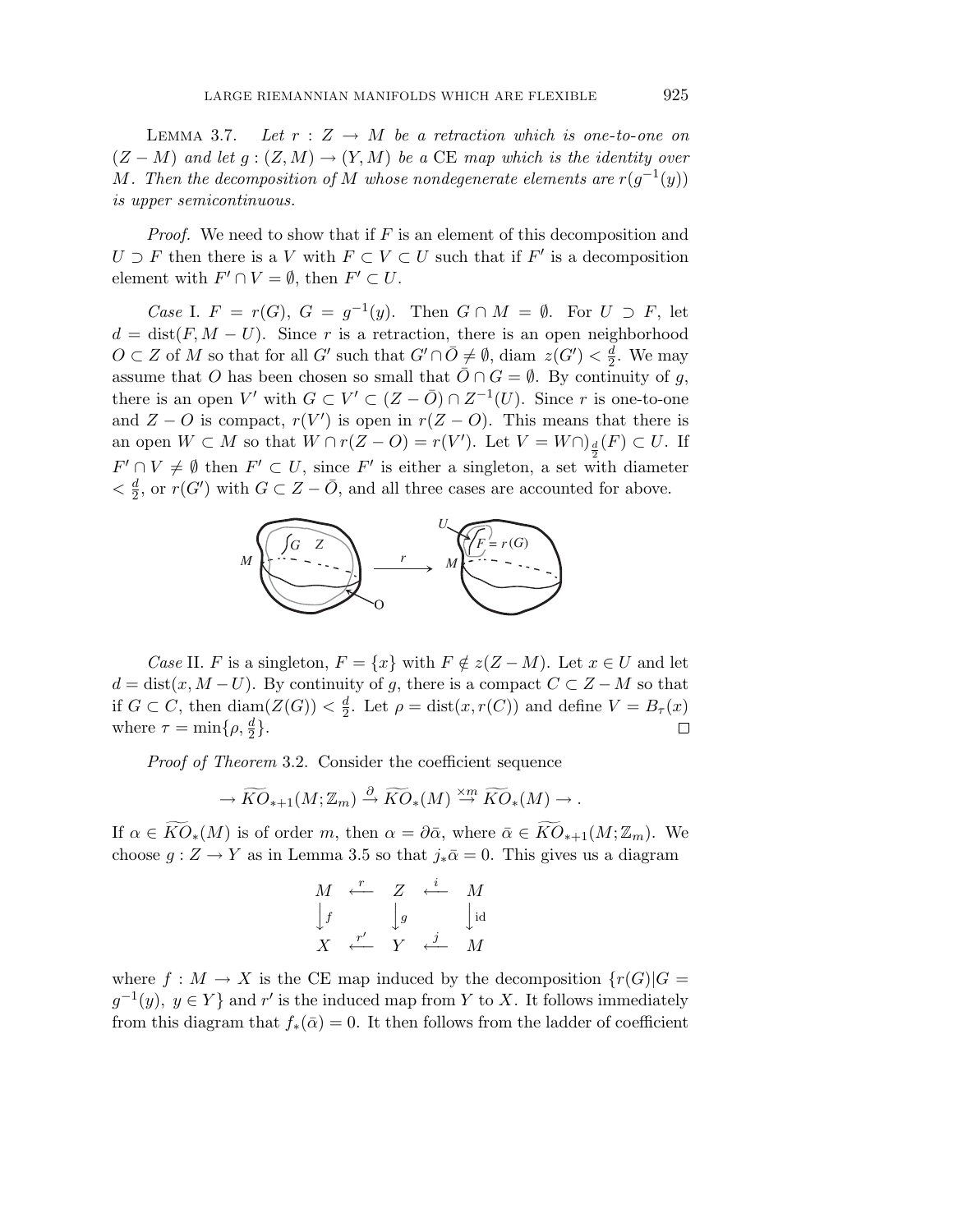sequences

926 A. N. DRANSHNIKOV, STEVEN C. FERRY, AND SHMUEL WEINBERGER  
sequences  

$$
\widetilde{KO}_{*+1}(M; \mathbb{Z}_m) \longrightarrow \widetilde{KO}_*(M) \longrightarrow \widetilde{KO}_*(M)
$$

$$
f_* \downarrow \qquad \qquad f_* \downarrow \qquad \qquad f_* \downarrow
$$

$$
\widetilde{KO}_{*+1}(X; \mathbb{Z}_m) \longrightarrow \widetilde{KO}_*(X) \longrightarrow \widetilde{KO}_*(X)
$$

that  $f_*(\alpha) = 0$ . The *L*-theory statement in Theorem 2 now follows from the fact that  $KO[\frac{1}{2}] = \mathbb{L}(e)[\frac{1}{2}].$  $\Box$ 

## **4. The proof of Theorem A**

We begin by stating some definitions.

Definition 4.1.

- (i) A map  $f: X \to Y$  between metric spaces is said to be *coarse Lipschitz* if there are constants *C* and *D* so that  $d_Y(f(x), f(x')) < C d_X(x, x')$ whenever  $d_X(x, x') > D$ . Notice that coarse Lipschitz maps are not necessarily continuous. In fact, if diam  $X < \infty$ , every map defined on *X* is coarse Lipschitz.
- (ii) A map  $f: X \to Y$  is *coarsely proper* if for each bounded set  $B \subset Y$ ,  $f^{-1}(B)$  has compact closure in *X*.

The following corollary constructs the Riemannian manifolds appearing in all of our main theorems.

PROPOSITION 4.2. If *X* is the cell-like image of a compact manifold and *n* is given, then for some suitable choice of weights, *cX* is uniformly *n*-connected.

Proof. The CE image of any compact ANR (absolute neighborhood retract) is locally *n*-connected for all *n*, so the proposition follows from Lemma 2.2. See [19] for references.  $\Box$ 

COROLLARY 4.3. Let  $f : S^{k-1} \to X$  be a cell-like map. Then  $\mathbb{R}^k$  has a uniformly contractible Riemannian metric which is coarsely equivalent to *cX*, where the cone is weighted as in Proposition 4.2.

*Proof.* Consider  $cf: cS^{k-1} \to cX$ . This induces a pseudometric on  $\mathbb{R}^k$ . The basic lifting property for cell-like maps (see [19]) shows that  $\mathbb{R}^k$  with this pseudometric is uniformly *n*-connected if and only if  $cX$  is. If  $n \geq k - 1$ , this means that the induced pseudometric on  $\mathbb{R}^k$  is uniformly contractible. Adding any sufficiently small metric to this pseudometric — the metric from  $\mathbb{R}^k \cong \overset{\circ}{D}{}^k$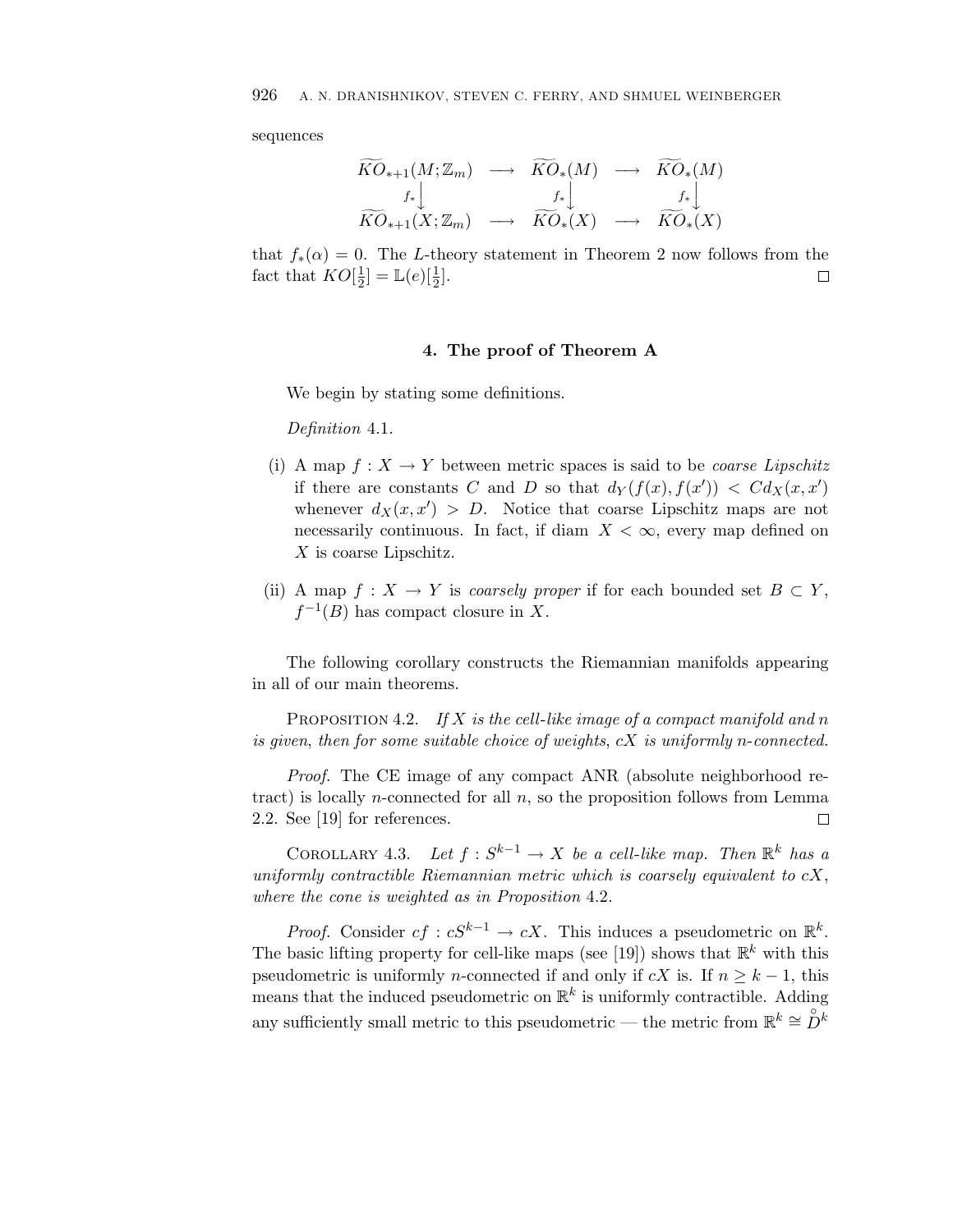will do — produces a uniformly contractible metric on  $\mathbb{R}^k$  which is quasiequivalent to  $cX$ . Since X is locally connected, a theorem of Bing  $[1]$  says that *X* has a path metric. If we start with a path metric on *X*, the metric on *cX* is also a path metric and the results of [11] allow us to construct a Riemannian metric on *cS*k−<sup>1</sup> which is uniformly contractible and coarse Lipschitz equivalent to *cX*. □

We have constructed a Riemannian manifold  $Z^n$  homeomorphic to  $\mathbb{R}^n$ so that *Z* is coarsely isometric to a weighted open cone on a "Dranishnikov space" X. By Theorem 3.2, we can choose  $c : S^{n-1} \to X$  so that  $c$  does not induce a monomorphism in  $K(-;\mathbb{Z}_k)$ -homology and such that the map  $c \times id : \mathbb{R}^n \to cX$  is a coarse isometry, where we are using polar coordinates to think of  $\mathbb{R}^n$  as the cone on  $S^{n-1}$ . In this notation, "*c* × id" refers to a map which preserves levels in the cone structure and which is equal to *c* on each level.

We need to see that *Z* is not hypereuclidean. The next lemma should be comforting to readers who find themselves wondering about the "degree" of a map which is not required to be continuous.

LEMMA 4.4. If *Z* is any metric space and  $f: Z \to \mathbb{R}^n$  (with the euclidean metric) is coarse Lipschitz, then there is a continuous map  $\bar{f}: Z \to \mathbb{R}^n$  which is boundedly close to f. If f is continuous on a closed  $Y \subset Z$ , then we can choose  $\overline{f}|Y = f|Y$ .

*Proof.* Choose an open cover  $U$  of X by sets of diameter  $\lt 1$ . For each  $U \in \mathcal{U}$ , choose  $x_U \in U$ . Let  $\{\phi_U\}$  be a partition of unity subordinate to  $\mathcal{U}$  and let i cover  $\mathcal{U}$  or  $\{\phi_U\}$  be a<br> $\bar{f}(x) = \sum$ 

$$
\bar{f}(x) = \sum_{U \in \mathcal{U}} \phi_U(x) f(x_u).
$$

By the coarse Lipschitz condition, there is a *K* such that

$$
d(x, x') < 1 \Rightarrow d(f(x), f(x')) < K.
$$

Since  $d(x_U, x) < 1$  for all *U* with  $\phi_U(x) \neq 0$ ,  $\bar{f}(x) \in B_K(f(x))$ , so  $d(f, \bar{f})$ *< K*.

Continuing with the proof of Theorem A, let  $f': Z \to \mathbb{R}^n$  be a coarsely proper coarse Lipschitz map. Since *Z* is coarsely isomorphic to *cX*, there is a coarse Lipschitz map  $f : cX \to \mathbb{R}^n$ . By the above, we may assume that f is continuous.

Since *f* is coarsely proper,  $f^{-1}(B)$  is a compact subset of *cX*, where *B* is the unit ball in  $\mathbb{R}^n$ . Choose *T* so large that

$$
(X \times [T, \infty)) \cap f^{-1}(B) = \emptyset.
$$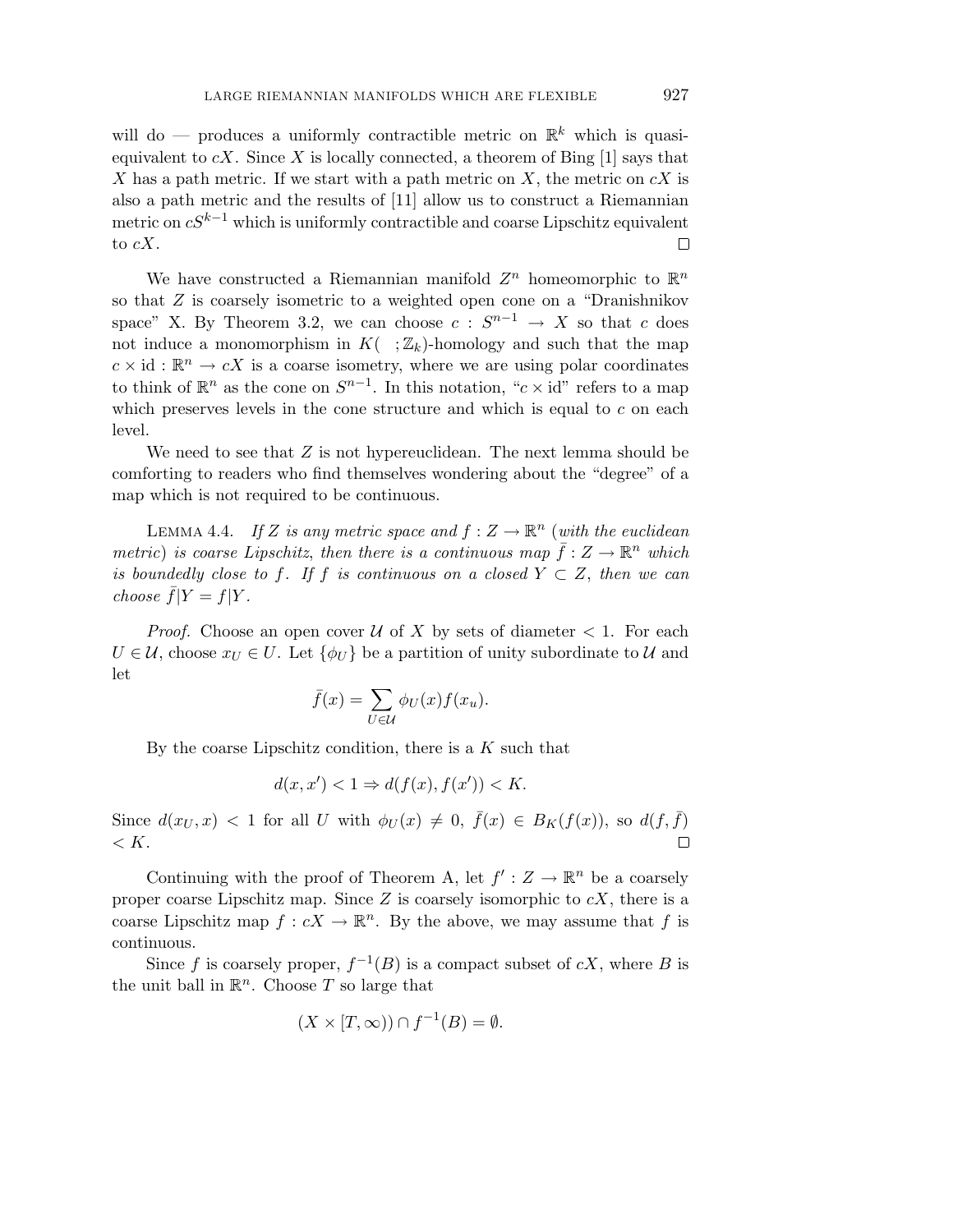Now consider the composition

$$
S^{n-1} \xrightarrow{(c \times \mathrm{id})} X \times \{T\} \longrightarrow (\mathbb{R}^n - B) \xrightarrow{\frac{x}{|x|}} S^{n-1} = \partial B.
$$

This composition is degree one because the original coarse Lipschitz map  $W \to \mathbb{R}^n$  was degree one. This is a contradiction, since degree one maps of spheres are homotopy equivalences and the first map  $S^{n-1} \to X \times \{T\$ This composition is degree one because the original coarse Lipschitz map  $W \rightarrow$  $\mathbb{R}^n$  was degree one. This is a contradiction, since degree one maps of spheres are homotopy equivalences and the first map  $S^{n-1} \to X \times \{T\}$  has kernel hypereuclidean.  $\Box$ 

PROPOSITION 4.5. If  $f : S^n \to X$  is a cell-like map, there is a map  $q: X \to S^n$  such that the composition  $q \circ f$  has nonzero degree.

*Proof.* By [10], there exist a finite polyhedron *Q* and a map  $p: X \to Q$  so that the composition  $p \circ f : S^n \to Q$  is  $(2n+3)$ -connected. Since *Q* is a rational homology sphere, there is an essential map  $q: Q \to K(\mathbb{Q}, n)$ . If *n* is odd, this finishes the proof, since  $K(\mathbb{Q}, n)$  is a telescope of maps between spheres and compactness implies that the image of *X* lies in a finite subtelescope, which is homotopy equivalent to  $S^n$ .

If  $n = 2k$  is even, there is a fibration sequence  $T \to K(\mathbb{Q}, n) \to K(\mathbb{Q}, 2n)$ , where *T* is a rational sphere (and therefore a telescope) and the map  $K(\mathbb{Q}, n) \to$  $K(\mathbb{Q}, 2n)$  is induced by squaring in cohomology. Since the square of the generator of  $H^n(Q)$  is zero, the essential map  $Q \to K(\mathbb{Q}, n)$  lifts to an essential map  $Q \to T$  and the argument from the odd-dimensional case completes the proof.  $\Box$ 

THEOREM 4.6. Let  $f: S^n \to X$  be a cell-like map and let  $\mathbb{R}_{\Phi}^{n+1}$  be diffeomorphic to  $\mathbb{R}^{n+1}$  with a Riemannian metric quasi-isometric to  $cX$ , where c is a weight function tending to infinity. Then  $\mathbb{R}_{\Phi}^{n+1}$  is rationally hypereuclidean.

Proof. We will denote the Higson-Roe compactification of a proper metric space *Y* by  $\overline{Y}$  and we will let  $\nu(Y)$  denote the remainder,  $\overline{Y} - Y$ , which is called the Higson corona. For general results about the Higson-Roe compactification, see chapter 5 of [20]. By results of Roe as modified in Lemma 3.4 of [7], it suffices to produce a map  $\nu(\mathbb{R}_{\Phi}^{n+1}) \to S^n$  which has nonzero degree in the sense that the composite

$$
H^n(S^n; \mathbb{Q}) \to H^n(\nu \mathbb{R}_{\Phi}^{n+1}); \mathbb{Q}) \to H^{n+1}(\overline{\mathbb{R}_{\Phi}^{n+1}}, \nu(\mathbb{R}_{\Phi}^{n+1}); \mathbb{Q})
$$

is nonzero. The Higson corona is a coarse invariant, so the map  $cf : \mathbb{R}_{\Phi}^{n+1} \to cX$ induced by *f* extends to a map

$$
(\overline{\mathbb{R}^{n+1}_\Phi},\nu(\mathbb{R}^{n+1}_\Phi)) \to (\overline{cX},\nu(cX))
$$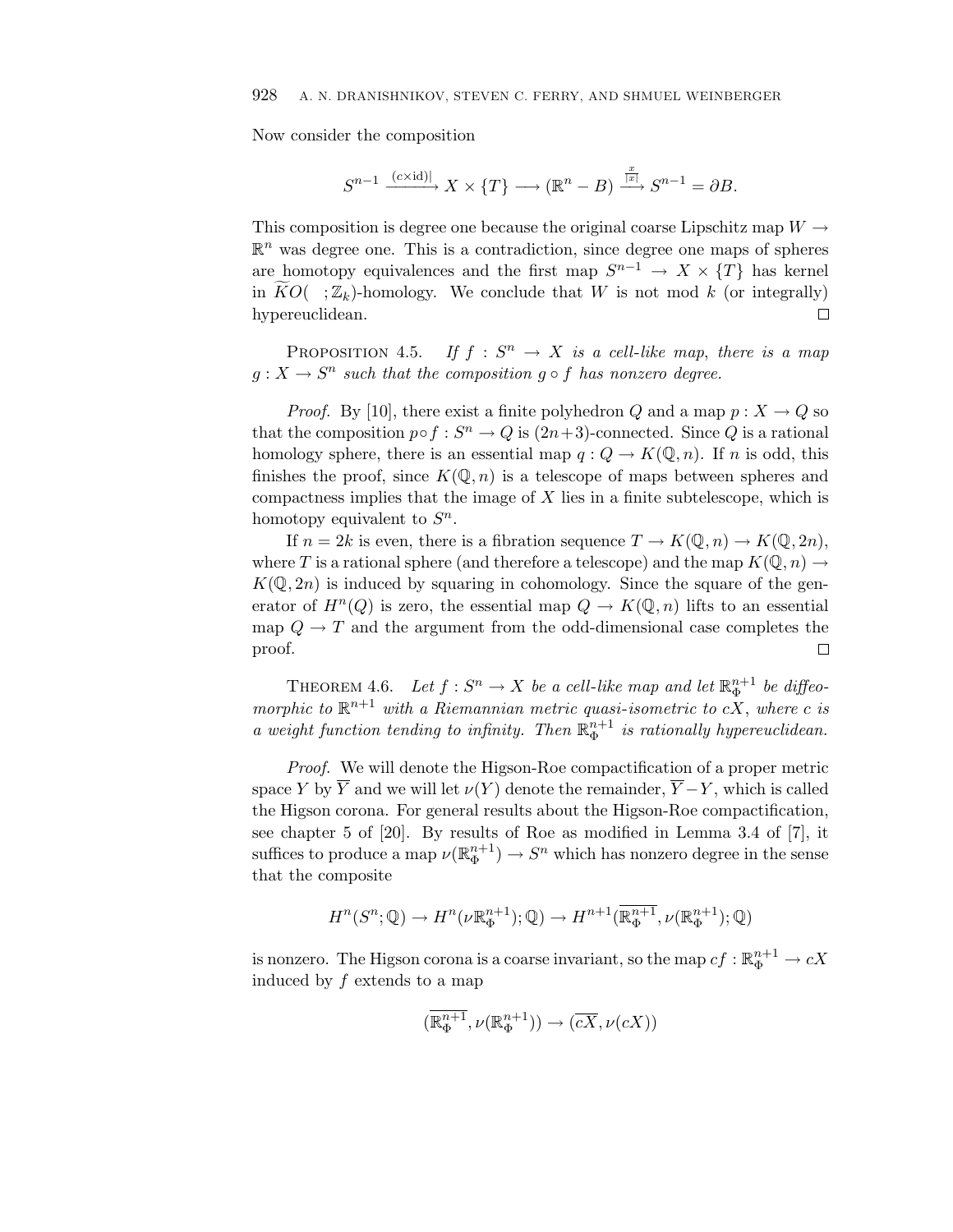which is a homeomorphism on the Higson coronas. This gives us a diagram  $\mathbf{r}$ 

$$
H^{n}(\overline{cX};\mathbb{Q}) \longrightarrow H^{n}(\nu(cX);\mathbb{Q}) \longrightarrow H^{n+1}(\overline{cX},\nu(cX);\mathbb{Q})
$$
  
\n
$$
\downarrow_{cf^{*}} \qquad \text{homeo} \downarrow_{cf^{*}} \qquad \cong \downarrow_{cf^{*}}
$$
  
\n
$$
H^{n}(\overline{\mathbb{R}_{\Phi}^{n+1}};\mathbb{Q}) \longrightarrow H^{n}(\nu(\mathbb{R}_{\Phi}^{n+1});\mathbb{Q}) \longrightarrow H^{n+1}(\overline{\mathbb{R}_{\Phi}^{n+1}}), \nu(\mathbb{R}_{\Phi}^{n+1});\mathbb{Q})
$$

in which the rightmost vertical map is an isomorphism by the Vietoris-Begle theorem and the leftmost vertical map is an isomorphism by the five lemma. Let the map  $g: X \to S^n$  be constructed as in Proposition 4.5. The diagram shows that it suffices to find a map  $\nu(cX) \to X$  so that the composition

$$
H^n(S^n; \mathbb{Q}) \xrightarrow{g^*} H^n(X, \mathbb{Q}) \longrightarrow H^n(\nu(cX); \mathbb{Q}) \longrightarrow H^{n+1}(\overline{cX}, \nu(cX); \mathbb{Q})
$$

is nonzero.

By the universal property of the Higson-Roe compactification, there is a map of pairs  $(\overline{cX}, \nu(cX)) \to (\text{Cone}(X), X)$ , where  $\text{Cone}(X)$  is the closed cone on *X*. Compare with example 5.28 of [20]. As in that example, elementary algebraic topology gives us a diagram Ĵ

$$
H^{n}(S^{n};\mathbb{Q}) \xrightarrow{\qquad g^{*}} H^{n}(X;\mathbb{Q}) \xrightarrow{\qquad \cong} H^{n+1}(\text{Cone}(X),X;\mathbb{Q})
$$
  

$$
\downarrow \qquad \qquad \downarrow \qquad \qquad \downarrow \qquad \qquad \downarrow \cong
$$
  

$$
H^{n}(\overline{cX};\mathbb{Q}) \xrightarrow{\qquad \qquad} H^{n}(\nu(cX);\mathbb{Q}) \xrightarrow{\qquad \qquad} H^{n}(\overline{cX},\nu(cX);\mathbb{Q}).
$$

Since  $f^* \circ g^* \neq 0$ ,  $g^*(1) \neq 0$  in  $H^n(X; \mathbb{Q})$ , so the proof is complete.

# **5. The proof of Theorem B**

In this section, we will exploit properties of a CE map  $f : S^{k-1} \to X$ which does not induce a *surjection* on periodic  $KO[\frac{1}{2}]$ -homology. The manifold  $Z \cong \mathbb{R}^k$  will be constructed as above to be coarsely equivalent to *cX*.

We will produce Z' coarsely equivalent to Z by using the bounded version of the Sullivan-Wall surgery exact sequence [24] which is established in [12]. A structure on a closed manifold *M* is a pair  $(N, f)$  where  $f: N \to M$  is a simple homotopy equivalence. Two structures  $(N, f)$  and  $(N', f')$  are *equiva*lent if there is a homeomorphism  $\phi: N \to N'$  so that  $f' \circ \phi \sim f$ . For  $n \geq 5$ , the classical surgery exact sequence studies  $\mathcal{S}(M)$ , the collection of equivalence classes of structures on M. A functorial version of the sequence in the topological category is

$$
\dots \longrightarrow H_{n+1}(M; \mathbb{L}(e)) \longrightarrow L_{n+1}(\mathbb{Z}\pi) \longrightarrow \mathcal{S}^{\text{Top}}(M^n)
$$

$$
\longrightarrow H_n(M; \mathbb{L}(e)) \longrightarrow L_n(\mathbb{Z}\pi)
$$

 $\Box$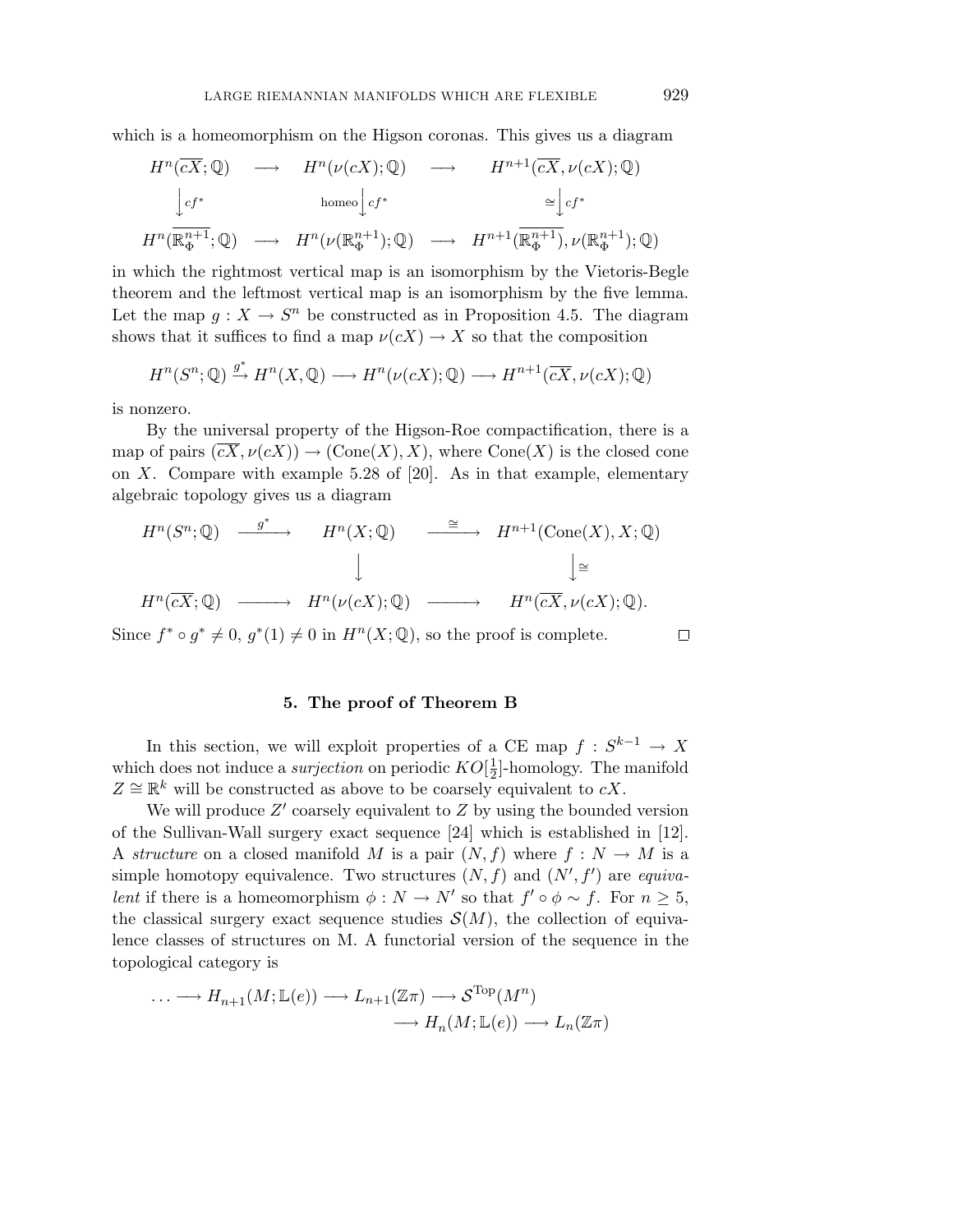where  $\pi$  is the fundamental group of M,  $\mathbb{L}(e)$  is the 4-periodic surgery spectrum, which is isomorphic to *BO* away from 2, and the 4-periodic groups  $L_*(\mathbb{Z}_T)$  are Wall's surgery obstruction groups ([24]). The structure set in this functorial version of the surgery sequence is bigger by a  $\mathbb{Z}$  or less than the geometric structure set described above. As shown in [2], the structure set in this stabilized surgery sequence corresponds geometrically to a structure set which contains certain nonmanifolds.

For manifolds bounded over a space  $X$ , there is a similar sequence with the *L*-group replaced by a bounded *L*-group. (In full generality, one has to also take into account the fundamental group of *M* over *X*. In this paper, though, we will always be dealing with bounded surgery which is "simply connected" in the fiber direction.) The appropriate bounded Wall groups were described in [12]. Here is a piece of the bounded surgery exact sequence from [12]. the post *M* over *X*. In this posted surgery which is "simple bounded Wall groups"<br>
surgery exact sequence for  $\frac{bdd}{k+1}, cX(e) \longrightarrow \mathcal{S}^{bdd}\begin{pmatrix} Z \\ L \\ cX \end{pmatrix}$ 

$$
0 = H_{k+1}^{\ell f}(Z; \mathbb{L}(e)) \longrightarrow L_{k+1,cX}^{bdd}(e) \longrightarrow \mathcal{S}^{bdd}\begin{pmatrix} Z \\ \downarrow \\ cX \end{pmatrix}
$$

2]. Here is a piece of the bounded surgery exact sequence from [12].<br>  $0 = H_{k+1}^{\ell f}(Z; \mathbb{L}(e)) \longrightarrow L_{k+1,cX}^{bdd}(e) \longrightarrow \mathcal{S}^{bdd}\begin{pmatrix} Z \\ \downarrow \\ cX \end{pmatrix}$ <br>
It follows immediately from this sequence that  $\mathcal{S}^{bdd}\begin{pmatrix} Z \\ \downarrow \\ cX \end{pmatrix}$  i

 $L_{k+1, cX}^{bdd}(e)$  is nonzero. Such a structure gives us the desired manifold  $Z'$  and a bounded homotopy equivalence  $Z' \to Z$  which is not boundedly homotopic over *cX* to a homeomorphism. The structures arising from this construction are manifolds because they come from our original manifold via Wall realization.

PROPOSITION 5.1. For  $k \geq 11$  and an appropriate choice of X,  $L_{k+1, cX}^{bdd}(e)$ is not 0. PROPOSITION 5.1. For  $k \ge 11$  and an appropriate choice of X,  $L_{k+1,cX}^{bdd}$  (e.<br>*r* 0.<br>*Proof.* Let  $1 \in \widetilde{KO}_r(S^r) \cong \mathbb{Z}$  be a generator,  $r \ge 7$ , and let 1 also denote

PROPOSITION 5.1. For  $k \ge 11$  and an appropriate choice of *X*,  $L_{k+1,cX}^{bdd}$  (*e* is not 0.<br>*Proof.* Let  $1 \in \widetilde{KO}_r(S^r) \cong \mathbb{Z}$  be a generator,  $r \ge 7$ , and let 1 also denote the corresponding generator of  $\widetilde{KO}_r(S$ can construct a cell-like map  $f : S^T$  :  $\overline{KO}_r(S^r) \cong \mathbb{Z}$  be a generator,  $r \geq 7$ , and let 1 also denote the corresponding generator of  $\widetilde{KO}_r(S^r; \mathbb{Z}_p)$ , with p odd. As in Section 3, we can construct a cell-li *Proof.* Let  $1 \in \widetilde{KO}_r(S^r) \cong \mathbb{Z}$  be a generator,  $r \geq 7$ , and let 1 also denote the corresponding generator of  $\widetilde{KO}_r(S^r; \mathbb{Z}_p)$ , with *p* odd. As in Section 3, we can construct a cell-like map  $f : S^r \to Z$  so has degree  $\ell \neq 0$ . We have a commuting diagram:

$$
\longrightarrow \widetilde{KO}_r(S^r) \xrightarrow{f_*} \widetilde{KO}_r(Z) \longrightarrow \widetilde{KO}_r(C_f) \longrightarrow
$$
\n
$$
\longrightarrow \widetilde{KO}_r(S^r) \xrightarrow{(g \circ f)_*} \widetilde{KO}_r(S^r) \longrightarrow \widetilde{KO}_r(C_{g \circ f}) \longrightarrow
$$
\nBy the condition on  $\widetilde{KO}_r(S^r; \mathbb{Z}_p)$ ,  $f_*(1) = p\alpha$  for some  $\alpha \in \widetilde{KO}_r(Z)$ . Here, 1

 $\overrightarrow{KO}_r(S^r) \xrightarrow{(g \circ f) \star} \overrightarrow{KO}_r(S^r) \longrightarrow \overrightarrow{KO}_r(C_{g \circ f}) \longrightarrow$ <br>By the condition on  $\overrightarrow{KO}_r(S^r; \mathbb{Z}_p)$ ,  $f_*(1) = p\alpha$  for some  $\alpha \in \overrightarrow{KO}_r(Z)$ . Here, 1<br>is the generator of  $\overrightarrow{KO}_r(S^r) \cong \mathbb{Z}$ . Since  $(g \circ f)_*(1) = \ell \cdot 1$ , we have  $\longrightarrow \widetilde{KO}_r(S^r) \longrightarrow \widetilde{KO}_r(S^r) \longrightarrow \widetilde{KO}_r(C_{g \circ f}) \longrightarrow$ <br>By the condition on  $\widetilde{KO}_r(S^r; \mathbb{Z}_p)$ ,  $f_*(1) = p\alpha$  for some  $\alpha \in \widetilde{KO}_r(Z)$ . Here, 1<br>is the generator of  $\widetilde{KO}_r(S^r) \cong \mathbb{Z}$ . Since  $(g \circ f)_*(1) = \ell \cdot 1$ , we have  $g$ By the condition on  $\widetilde{KO}_r(S^r; \mathbb{Z}_p)$ ,  $f_*(1) = p\alpha$  for some  $\alpha \in \widetilde{KO}_r(Z)$ . Here, 1<br>is the generator of  $\widetilde{KO}_r(S^r) \cong \mathbb{Z}$ . Since  $(g \circ f)_*(1) = \ell \cdot 1$ , we have  $g_*(\alpha) \neq 0$ .<br>Moreover,  $\alpha$  projects to an odd tor *KO*r(*S*<sup>r</sup>) ≅ Z. Since  $(g \circ f)_*(1) = \ell \cdot 1$ , we have  $g_*(\alpha) \neq 0$ .<br>Moreover,  $\alpha$  projects to an odd torsion element  $[\alpha]$  in  $\widetilde{KO}_r(C_f)$ . The image of  $[\alpha]$  in  $\widetilde{KO}_r(C_{g \circ f})$  is nontrivial – the image of  $p\alpha$  is  $\$ of the previous term in the lower exact sequence.

.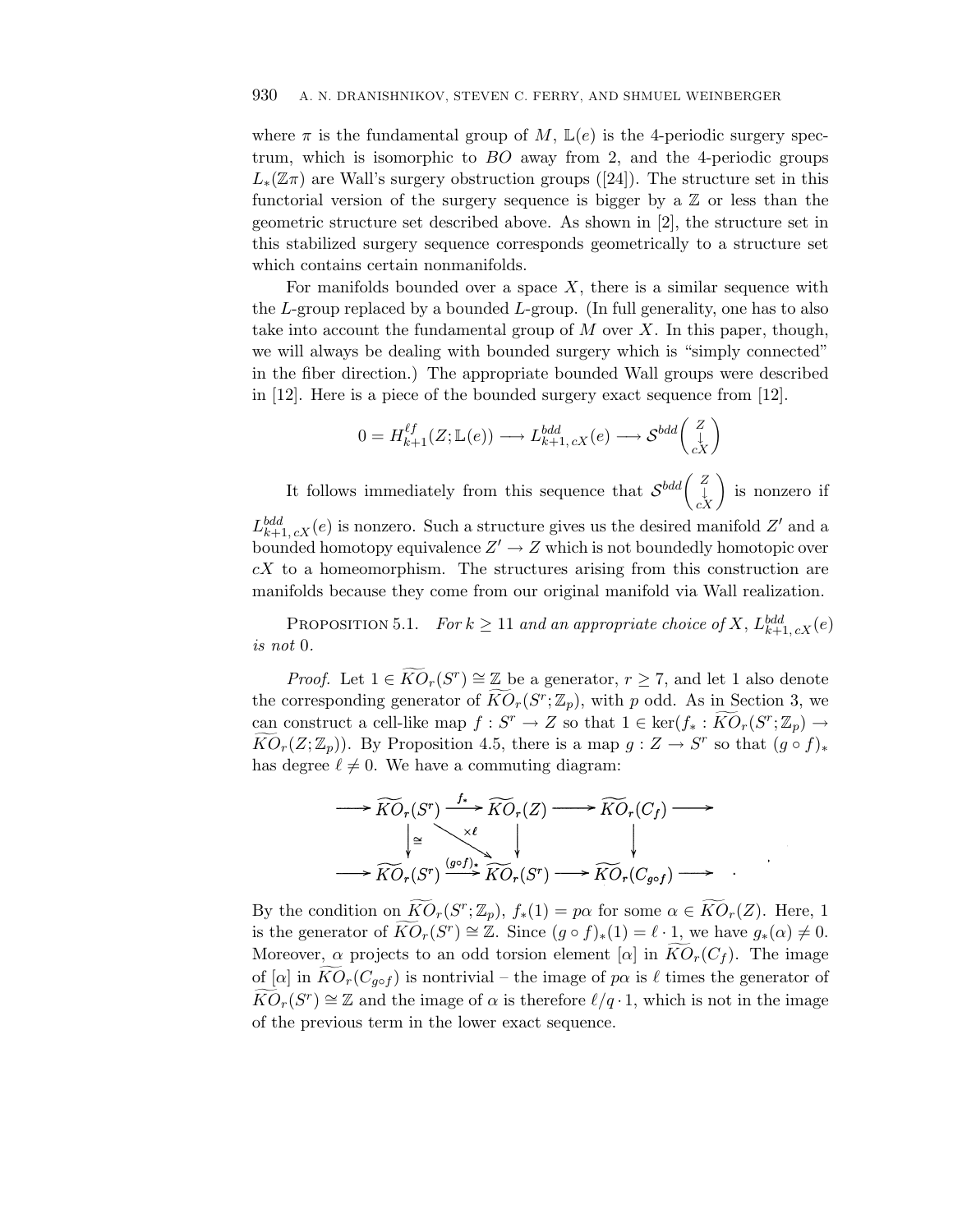Next, we consider  $S^r \subset S^{k-1}$  and form a cell-like map  $\bar{f} : S^k \to X =$  $S^{k-1} \cup_f Z$ . Let  $q: S^n \to Q = S^{k-1} \cup_{g \circ \bar{f}} S^r$ . We have a similar-looking diagram:

$$
\longrightarrow \widetilde{KO}_r(S^{k-1}) \xrightarrow{\widetilde{f}_r} \widetilde{KO}_r(X) \longrightarrow \widetilde{KO}_r(C_{\widetilde{f}}) \longrightarrow \widetilde{KO}_{r-1}(S^{k-1}) \longrightarrow
$$
  

$$
\downarrow \cong \qquad \qquad \downarrow \qquad \qquad \downarrow \qquad \qquad \downarrow \cong
$$
  

$$
\longrightarrow \widetilde{KO}_r(S^{k-1}) \xrightarrow{q_*} \widetilde{KO}_r(Q) \longrightarrow \widetilde{KO}_r(C_q) \longrightarrow \widetilde{KO}_{r-1}(S^{k-1}) \longrightarrow .
$$

The inclusion maps  $C_f \hookrightarrow C_{\bar{f}}$  and  $C_{g \circ f} \hookrightarrow C_{g \circ \bar{f}} = C_q$  induce isomorphisms The inclusion maps  $C_f \hookrightarrow C_{\bar{f}}$  and  $C_{g \circ f} \hookrightarrow C_{g \circ \bar{f}} = C_q$  induce<br>on  $\widetilde{KO}_*$ -homology, so there is an odd torsion element in  $\widetilde{KO}_r(C_{\bar{f}})$ on  $\widehat{KO}_*$ -homology, so there is an odd torsion element in  $\widehat{KO}_r(C_{\bar{f}})$  which maps to a nontrivial odd torsion element of  $\widetilde{KO}_r(C_q)$ .

$$
\longrightarrow \widetilde{KO}_r(S^{k-1}) \xrightarrow{f^*} \widetilde{KO}_r(X) \longrightarrow \widetilde{KO}_r(C_{\tilde{f}}) \longrightarrow \widetilde{KO}_{r-1}(S^{k-1}) \longrightarrow
$$
  
\n
$$
\downarrow \cong \qquad \qquad \downarrow \qquad \qquad \downarrow \cong
$$
  
\n
$$
\longrightarrow \widetilde{KO}_r(S^{k-1}) \xrightarrow{q^*} \widetilde{KO}_r(Q) \longrightarrow \widetilde{KO}_r(C_q) \longrightarrow \widetilde{KO}_{r-1}(S^{k-1}) \longrightarrow
$$
  
\nNow, set  $k = r + 4$ . This is what forces us to take  $k \ge 11$ . Away from 2,  $\widetilde{KO}_r$ .

is 4-periodic, so  $KO_r(Y) \cong KO_k(Y)$  for any space Y. This gives us a diagram:  $\longrightarrow \widetilde{KO}_r(S^{k-1}) \xrightarrow{q_*} \widetilde{KO}_r(Q) \longrightarrow \widetilde{KO}_r(C_q) \longrightarrow \widetilde{KO}_{r-1}(S^{k-1}) \longrightarrow$ <br>Now, set  $k = r + 4$ . This is what forces us to take  $k \ge 11$ . Away from 2,  $\widetilde{KO}_k$ <br>is 4-periodic, so  $\widetilde{KO}_r(Y) \cong \widetilde{KO}_k(Y)$  for any space *Y*. Thi

$$
\longrightarrow \widetilde{KO}_k(S^{k-1}) \xrightarrow{f_*} \widetilde{KO}_k(X) \longrightarrow \widetilde{KO}_k(C_{\bar{f}}) \longrightarrow \widetilde{KO}_{k-1}(S^{k-1}) \longrightarrow
$$
  
\n
$$
\downarrow \cong \qquad \qquad \downarrow \qquad \qquad \downarrow \cong
$$
  
\n
$$
\longrightarrow \widetilde{KO}_k(S^{k-1}) \xrightarrow{q_*} \widetilde{KO}_k(Q) \longrightarrow \widetilde{KO}_k(C_q) \longrightarrow \widetilde{KO}_{k-1}(S^{k-1}) \longrightarrow
$$
  
\nSince  $\widetilde{KO}_k(S^{k-1}) = 0$  and  $\widetilde{KO}_{k-1}(S^{k-1}) \cong \mathbb{Z}$ , it follows that the induced

 $\longrightarrow \widetilde{KO}_k(S^{k-1}) \xrightarrow{q_*} \widetilde{KO}_k(Q) \longrightarrow \widetilde{KO}_k(C_q) \longrightarrow$ <br>Since  $\widetilde{KO}_k(S^{k-1}) = 0$  and  $\widetilde{KO}_{k-1}(S^{k-1}) \cong \mathbb{Z}$ , it fol<br>homomorphism  $\widetilde{KO}_k(X) \to \widetilde{KO}_k(Q)$  is nontrivial at *p*.  $\rightarrow KO_k(Q)$  is nontrivial at

We have a commuting diagram of assembly maps

$$
H_{k+1}^{\ell f}(cX; \mathbb{L}(e)) \longrightarrow L_{k+1,cX}^{bdd}(e)
$$
  

$$
\downarrow \qquad \qquad \downarrow
$$
  

$$
H_{k+1}^{\ell f}(cQ; \mathbb{L}(e)) \longrightarrow L_{k+1,cQ}^{bdd}(e)
$$

which shows that  $L_{k+1,cX}^{bdd}(e)$  is nontrivial, where the isomorphism on the bottom follows from [12]. (Strictly speaking, we should be working with standard cones and coarse Lipschitz maps to cite [12], but one can use coarse homotopies as in [21] to extend the theory to warped cones and arbitrary continuous maps.) $\Box$ 

.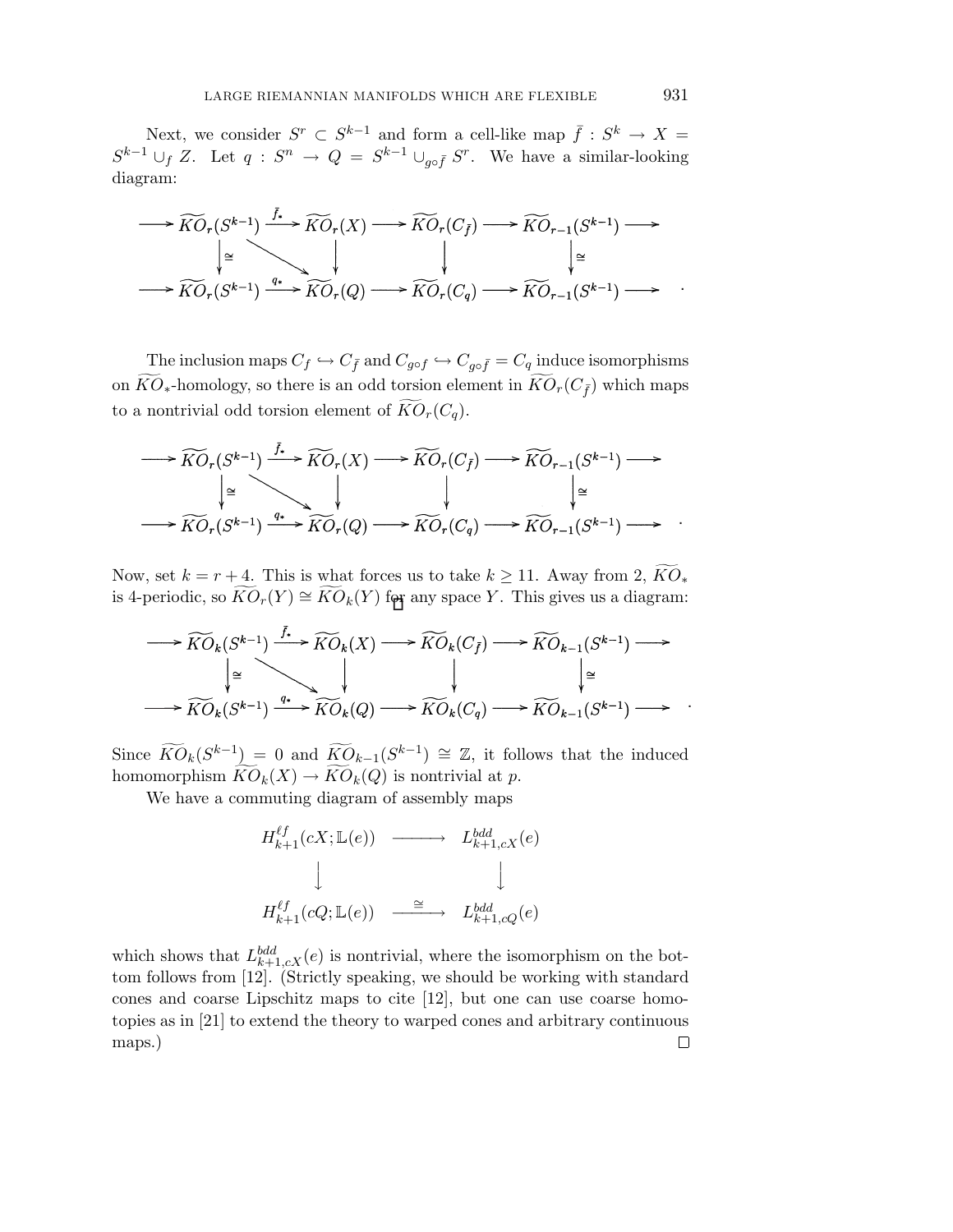#### **6. The proof of Theorem C**

Choose a 2-connected  $(n-1)$ -manifold  $M^n$ ,  $n \geq 7$ , and a CE map  $\rho$ :  $M \stackrel{\text{CE}}{\longrightarrow} X$  which is not injective on *K*-homology. Such maps were constructed in Section 3. Construct a uniformly *n*-connected weighted cone *cX* as above and let  $M$  be a uniformly contractible singular Riemannian manifold coarsely isomorphic to *cX*. The assembly map

$$
K^{lf}_*(\bar{M}) \to K_*(C^*(\bar{M}))
$$

factors through<sup>2</sup> a natural map

$$
K^{lf}_*(\bar{M}) \to KX_*(\bar{M}) \cong KX_*(cX).
$$

By the main theorem of Section 7,  $KX_*(cX) \cong K_{*-1}(X)$ , so the assembly map  $K_*^{\ell_f}(\bar{M}) \to KX_*(\bar{M})$  has kernel.  $K^{\ell f}_*(\bar{M}) \to K X_*(\bar{M})$  has kernel.

Remark 6.1. In particular, Conjecture 6.28 of [20] is incorrect. The map *c* does induce rational isomorphisms, so the rational version of the conjecture is still open.

The same procedure shows that both injectivity and surjectivity assertions in a bounded analog (for uniformly contractible spaces) of the Generalized Borel Conjecture of Ferry-Rosenberg-Weinberger [13] are false. A regular neighborhood of a suitable suspension of a Moore space provides a manifold with boundary which has odd torsion in its  $\mathbb{L}(e)$ -homology. This can be killed by a CE map as in Section 3 and the rest of the construction proceeds as above. We could get a counterexample to the integral isomorphism conjecture on a manifold diffeomorphic to euclidean space by performing our construction starting with a CE map  $\rho : S^n \to X$  where the induced map on  $K_*$  was multiplication by *k*. Such a CE map would be the result of applying the procedure of Section 3 to a kill the mod *k* reduction of an integral class in  $K_*(S^n)$ . Using real, rather than complex *K*-theory, we could get counterexamples of the same sort to the analogous injectivity conjecture.

*Remark* 6.2. All of our examples are based on the difference between  $K^{lf}$ and *KX*. Consequently, if one is careful to assert all conjectures for general metric spaces in terms of  $KX$  rather than  $K^{lf}$ , one obtains statements which are not contradicted by these examples. In case the manifold *Z* has bounded geometry — in particular, if  $Z$  is the universal cover of closed manifold — it is not difficult to show that  $K_*^{\ell f}(Z) \to K X_*(Z)$  is a monomorphism, so no contradiction to Conjecture 6.28 arises from our construction in that case.

<sup>2</sup>See [18].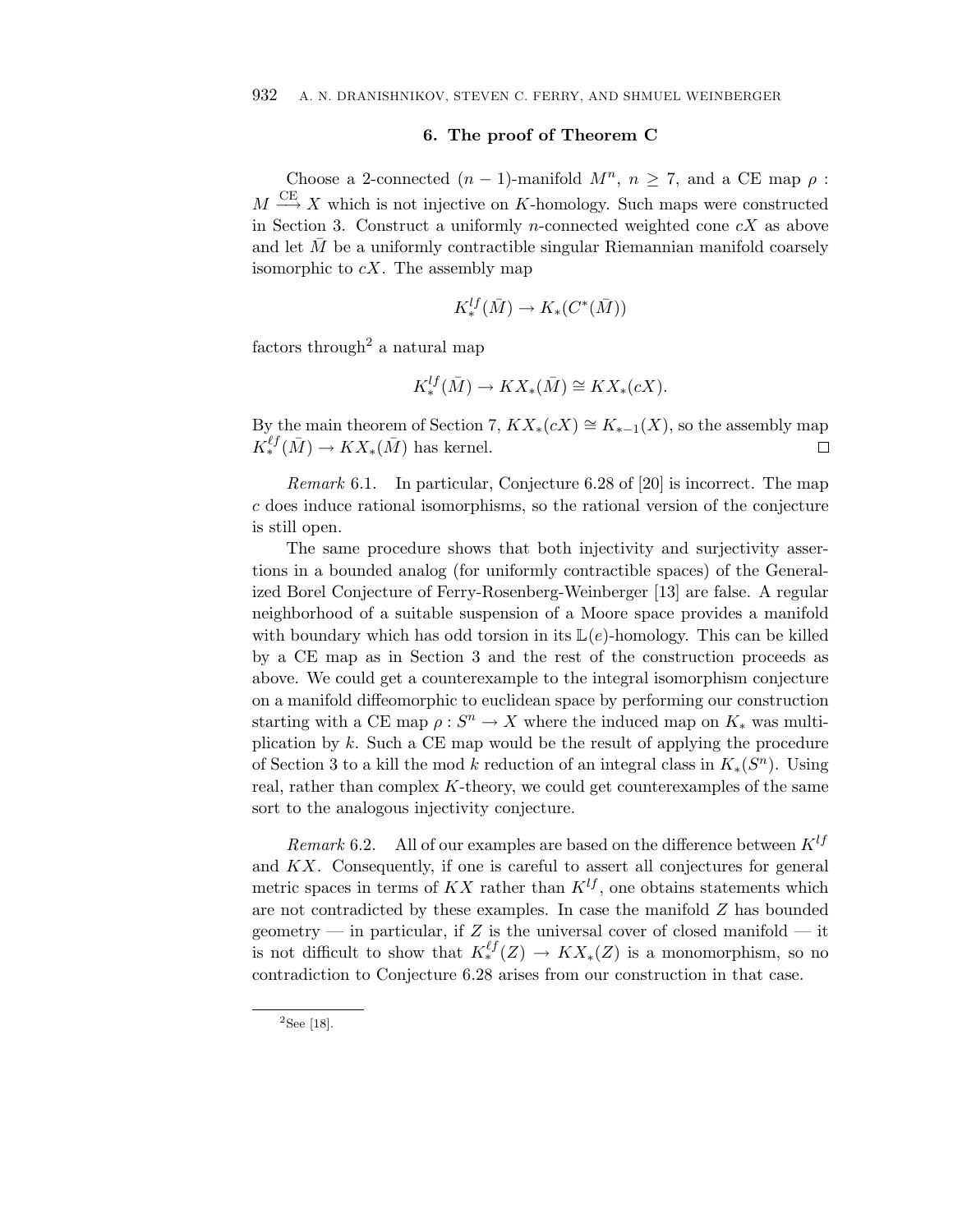#### **7.** *KX*<sup>∗</sup> **of weighted open cones**

John Roe [20] has introduced the following notion of *coarse homology*:

Definition 7.1. If *X* is a complete locally compact metric space, a sequence  $\{\mathcal{U}_i\}$  of locally finite covers of X by relatively compact open sets is called an Anti-Cech system if there are numbers  $R_i \to \infty$  such that

- (i) diam( $U$ ) <  $R_i$  for all  $U \in \mathcal{U}_i$ .
- (ii)  $R_i$  is a Lebesgue number for  $\mathcal{U}_i$ .

The coarse homology of  $X$  with coefficients in  $S$  is

$$
HX_*(X;S) = \lim_{\longrightarrow} H_*^{lf}(N(\mathcal{U}_i);S),
$$

where  $N(\mathcal{U}_i)$  is the nerve of the open cover  $\mathcal{U}_i$  and  $H_*^{lf}(P; S)$  is the Steenrod S-homology of the 1-point compactification of  $P$ , rel infinity.  $S$ , of course, is a spectrum.

It is not difficult to construct anti-Cech systems of covers, at least when X is a complete locally compact metric space. For some  $\epsilon > 0$ , choose a maximal collection of disjoint open  $\epsilon$  balls in *X* and consider the collection of *R*-balls on the same centers. For  $R > 2\epsilon$ , this is a cover with Lebesgue number at least  $R-2\epsilon$ . If  $\{R_i\}$  is any monotone sequence approaching infinity, this allows us to construct a sequence of coarse covers  $\{\mathcal{U}_i\}$  with diameters  $\langle R_i, \text{Any}\rangle$ anti-Cech system is cofinal, so  $HX_*$  is well-defined.

An interesting question in metric topology is to find conditions under which  $H X_*(X; S)$  is equal to the S-homology of X at infinity. In such cases *HX*<sup>∗</sup> is a topological invariant, rather than a metric invariant. The usual sort of nerve argument gives a proper map  $X \to N(\mathcal{U}_i)$  for each *i* and therefore a map  $H_*^{lf}(X; S) \to HX_*(X; S)$ . Even when *X* is uniformly contractible, the results of this paper show that this map need be neither an integral monomorphism nor an integral epimorphism. We do, however, have the following:

THEOREM 7.2. If  $X$  is compact metric and  $cX$  is a weighted cone on  $X$ , then  $H^{lf}_*(cX; S) \to HX_*(cX; S)$  is an isomorphism for any spectrum  $S$ .

The analogous result has been proven by Higson and/or Roe for many uniformly contractible spaces. We will give a proof for weighted cones which includes the infinite-dimensional case.

Proof. Let *R* be given and consider levels *kR* in the weighted cone *cX*. Pack each of these levels with  $\epsilon_k$ -balls on centers  $c_{ki}$  as above,  $\epsilon_k$  small, and draw radial arcs from each  $c_{ki}$  to the point below it in level  $(k-1)R$ . Now take  $\frac{1}{3}(1+\frac{1}{k})R$ -neighborhoods of the arcs.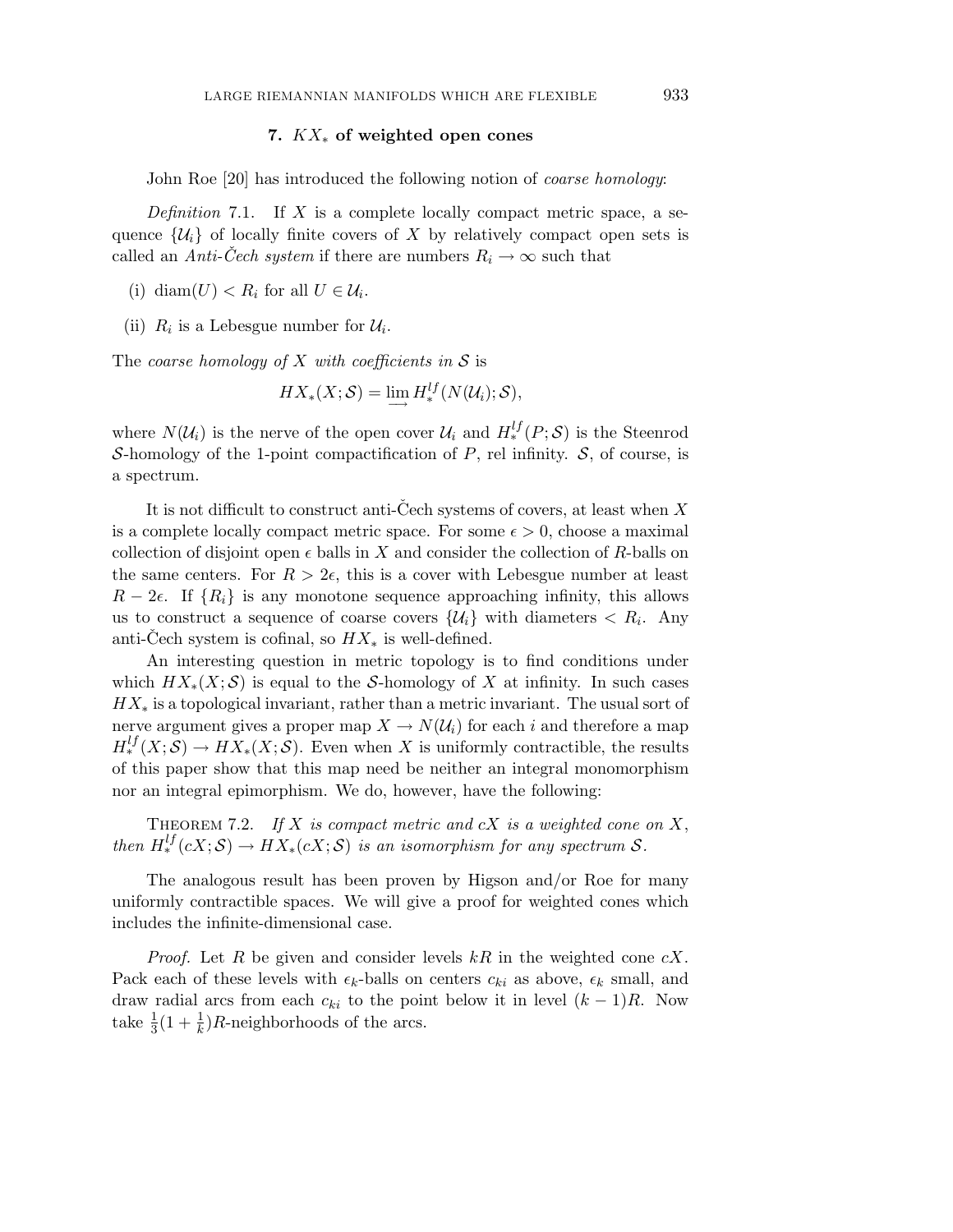

This gives a cover  $\mathcal{O}_R$  of  $cX$  by open sets of diameter  $\simeq \frac{5}{3}R$  with Lebesgue number  $\simeq \frac{1}{3}R$ . Consider the nerve of this cover, restricting attention for the moment to two consecutive levels as in the picture above. We will call the open cover corresponding to points in the  $(k+1)R$ -level U and the cover corresponding to points at the  $kR$ -level  $\mathcal V$ .

For  $U \in \mathcal{U}$  and  $V \in \mathcal{V}$ , we will let  $U_{-}$  and  $V_{-}$  denote the intersections of *U* and *V* with the part of *cX* between the cone point and the *kR*-level.

LEMMA 7.3. If  $U_1 \cap ... \cap U_k \cap V_1 \cap ... \cap V_\ell \neq \emptyset$ , then  $U_{1-} \cap ... \cap U_{k-} \cap$  $V_{1-}\cap\ldots\cap V_{\ell-}\neq\emptyset.$ 

Proof. This is clear, since if a point *x* above the *kR*-level is in the first intersection, then following the cone lines back to the *kR*-level gives a point in the second intersection.  $\Box$ 

For  $\{\epsilon_k\}$  small, there is a map  $\phi: U \to V$  so that

$$
V_- \subset \phi(U) \quad \text{for all } U \in \mathcal{U}
$$

which is defined by choosing  $\phi(U)$  to be an element  $V \in V$  so that  $U \cap kR \subset$  $V \cap kR$ . Define a map  $\rho : \mathcal{N}(\mathcal{U} \cup \mathcal{V}) \to \mathcal{N}(\mathcal{V})$  by  $\rho(V) = V$  and  $\rho(U) = \phi(U)$ .

Proposition 7.4. The map *ρ* defines a simplicial strong deformation retraction.

*Proof.* To see that  $\rho$  is simplicial, suppose that we have a simplex

$$
\langle U_1,\ldots,U_n,V_1,\ldots,V_k\rangle\in\mathcal{N}(\mathcal{U}\cup\mathcal{V}).
$$

By definition,

$$
U_1 \cap \ldots \cap U_n \cap V_1 \cap \ldots \cap V_k \neq \emptyset,
$$

so

$$
U_{1-}\cap\ldots\cap U_{n-}\cap V_{1-}\cap\ldots\cap V_{k-}\neq\emptyset;
$$

whence (∗) guarantees that

$$
\phi(U_1) \cap \ldots \cap \phi(U_n) \cap V_1 \cap \ldots \cap V_k \neq \emptyset,
$$

so *ρ* defines a simplicial map.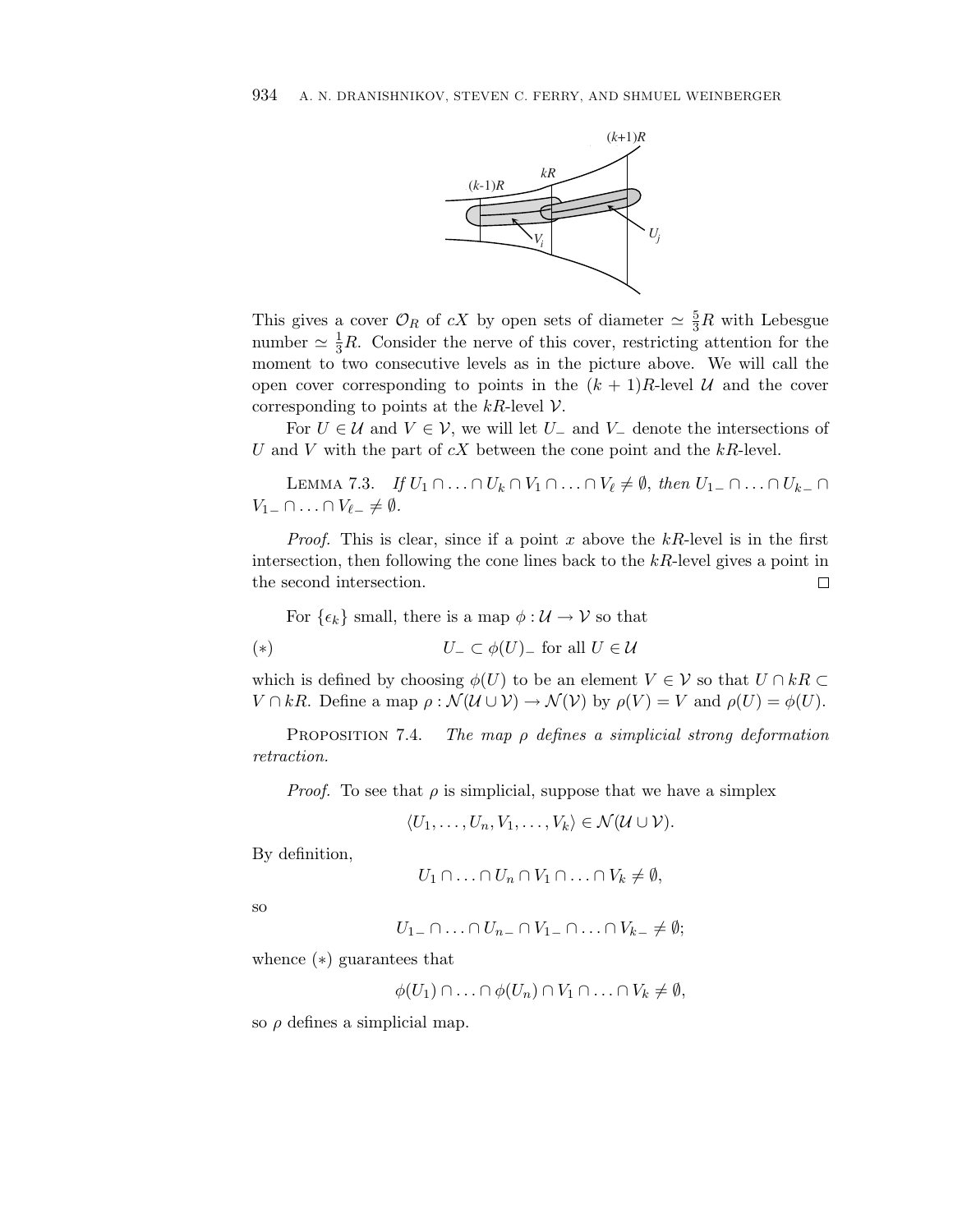To see that  $\rho$  is a strong deformation retraction, we begin by noting that  $\mathcal{N}(\mathcal{U}\cup\mathcal{V})=\mathcal{N}(\mathcal{U}_-\cup\mathcal{V}_-),$  where  $\mathcal{U}_-=\{U_-\mid U\in\mathcal{U}\}\$  and  $\mathcal{V}_-=\{V_-\mid V\in\mathcal{V}\}.$ Since  $U_$  ⊂  $\phi(U)$ <sub>−</sub>, the situation is not difficult to analyze.

LEMMA 7.5. If  $\mathcal V$  is a finite open cover of a space X and  $U \subset X$  is an open set such that  $U \subset V$  for some  $V \in V$ , then  $\mathcal{N}(V)$  is a strong deformation retract of  $\mathcal{N}(V \cup \{U\})$ . *retract of*  $\mathcal{N}(\mathcal{V}\cup\{U\})$ .

*Proof.* Consider the link of  $\langle U \rangle$  in  $\mathcal{N}(\mathcal{V} \cup \{U\})$ . This consists of simplices  $\langle V_0, \ldots, V_n \rangle$  such that

$$
U \cap \left(\bigcap_{i=0}^n V_i\right) \neq \emptyset.
$$

If  $V$  is a particular element of  $V$  containing  $U$ , this means that

$$
V\cap\left(\bigcap_{i=0}^n V_i\right)\neq\emptyset,
$$

which means that the link is contractible (even collapsible!), since it is a cone from  $\langle V \rangle$ . But then  $\mathcal{N}(\mathcal{V} \cup \{U\})$  collapses to  $\mathcal{N}(\mathcal{V})$ , since the cone on a collapsible complex collapses to its base.This completes the proof of the lemma.  $\Box$ 

This collapse sends  $\langle U \rangle$  to  $\langle V \rangle$ , so removing elements of  $\mathcal{U}_-$  one at a time gives a collapse from  $\mathcal{N}(\mathcal{U}_-\cup\mathcal{V}_-)$  to  $\mathcal{N}(\mathcal{U}_-)$ , completing the proof that  $\rho$  is a strong deformation retraction.

We will need the following well-known lemma.

LEMMA 7.6. If  $f : (X, X_0) \to (Y, Y_0)$  is a map of CW pairs so that f and  $f|X_0$  are homotopy equivalences, then *f* is a homotopy equivalence of pairs.

Proof. Form the mapping cylinder and construct strong deformation retraction of pairs by retracting the smaller mapping cylinder first and then retracting the larger one.  $\Box$ 

LEMMA 7.7.  $\mathcal{N}(U \cup V)$  is homotopy equivalent rel  $\mathcal{N}(U) \cup \mathcal{N}(V)$  to the mapping cylinder of *ρ*.

*Proof.* Let  $M(\rho)$  be the mapping cylinder of  $ρ$ . We have an "identity" map  $\mathcal{N}(U) \cup \mathcal{N}(V) \rightarrow \mathcal{N}(U \cup V)$ . By the lemma above, it suffices to show that this map extends to all of  $M(\rho)$ . But this map is homotopic to the map which is the identity on  $\mathcal{N}(V)$  and which sends  $\mathcal{N}(U)$  to  $\mathcal{N}(V)$  via  $\rho$ . Collapsing  $M(\rho)$  to its base and including into  $\mathcal{N}(\mathcal{U}\cup\mathcal{V})$  give an extension of this map to all of  $M(\rho)$ , so by the homotopy extension theorem, the original map extends to all of  $M(\rho)$ .  $\Box$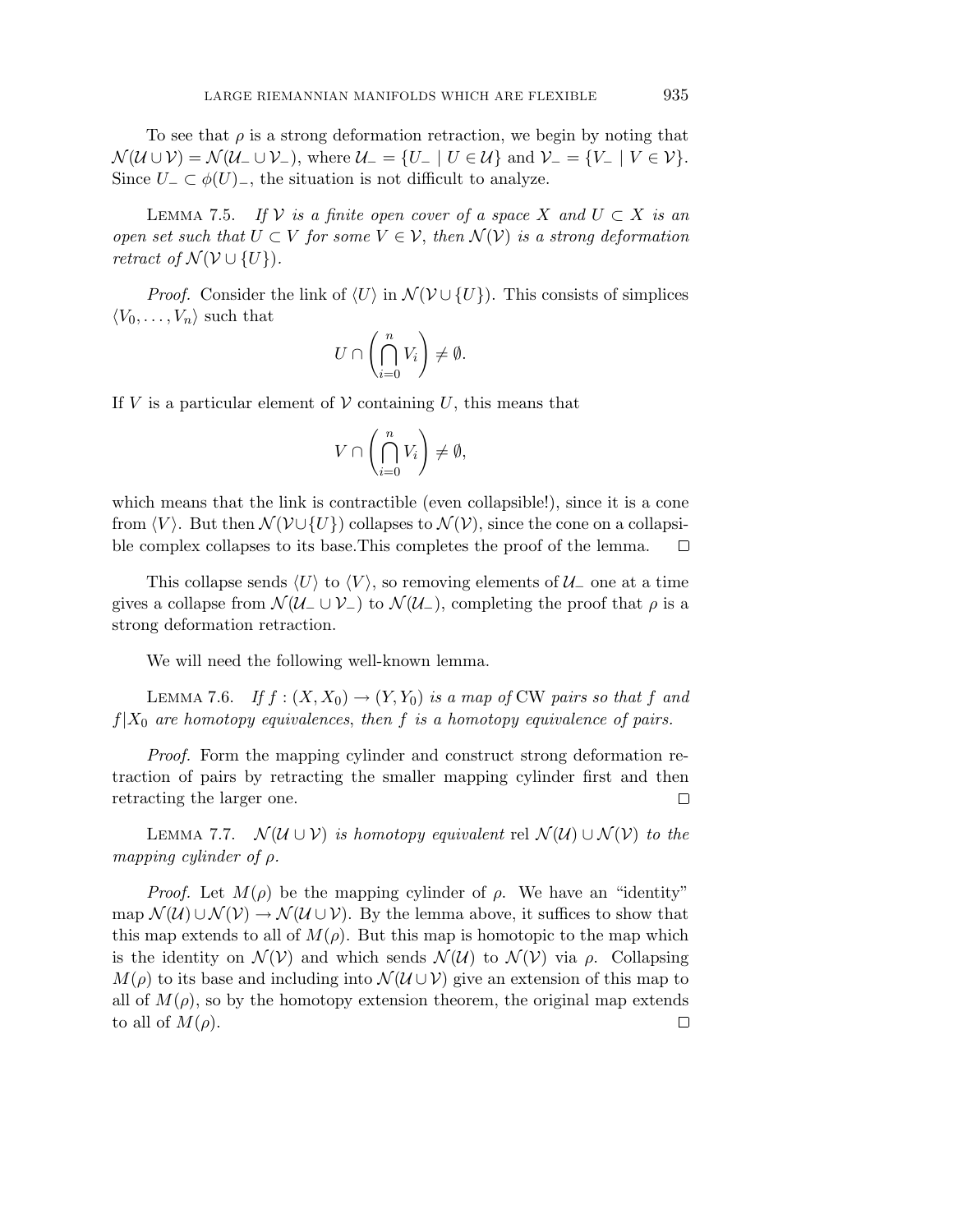It follows from all of this that the nerve of the cover  $\mathcal{O}_R$  constructed above is proper homotopy equivalent to the mapping telescope of the nerves of the  $\mathcal{U}_k$  which correspond to arcs connecting levels kR and  $(k+1)R$  in *cX*. We will show that for all R, this telescope is proper homotopy equivalent to the complement of *X* in the Hilbert cube. It follows that for any locally finite Steenrod homology theory, the locally finite homology of the telescope is equal to the homology of *X* with a dimension shift, as desired.

LEMMA 7.8. If X is a compact metric space, and  $\bar{U}_i$  is a sequence of open covers of *X* such that  $\bar{U}_0 = \{X\}$ ,  $\bar{U}_{i+1}$  refines  $\bar{U}_i$ , and mesh $(\bar{U}_i) \to 0$ , then the mapping telescope of the nerves  $\mathcal{N}(\bar{\mathcal{U}}_i)$  is proper homotopy equivalent to  $Q − X$ , where *X* is embedded in the Hilbert cube  $Q$  as a *Z*-set.

Proof. This is a form of Chapman's Complement Theorem [22], which says that the homeomorphism type of the complement of a *Z*-embedded compactum *X* in the Hilbert cube depends only on the shape of *X*. The point is that the mapping telescope can be completed to a contractible ANR by adding a copy of the inverse limit of the  $\mathcal{N}(\overline{\mathcal{U}}_i)$ 's at infinity. Crossing with *Q* gives a copy of *Q* containing a *Z*-set *X*- which is shape equivalent to *X*. The complement of *X*- is the product of the telescope with *Q*.

One should be careful here, since a little bit of thought gives examples where  $X$  is the unit interval and  $X'$  is the Hilbert cube. The argument of  $[22]$ shows that if  $\{K_i, \alpha_i\}$  is an inverse system with  $K_0 = pt$ , then the mapping telescope of  $\{K_i, \alpha_i\}$  is proper homotopy equivalent (even infinite simple equivalent!) to the mapping telescope of any system  $\{L_i, \beta_i\}$  equivalent to  $\{K_i, \alpha_i\}$ in pro-homotopy. If  $X = \lim{K_i, \alpha_i}$ , it is easy to construct a sequence of covers  $\mathcal{U}_i$  of X so that  $\mathcal{N}(\mathcal{U}_i)$  is PL homeomorphic to  $K_i$  and so that the maps induced by refinement are homotopic to the  $\alpha_i$ 's. Since all such sequences are easily seen to be pro-equivalent, Lemma 7.8 follows. 口

Finally, we note that the sequence of nerves  $\mathcal{N}(\mathcal{U}_k)$  and bonding maps above is cofinal with a sequence as in the statement of Lemma 7.8. This completes the proof of Theorem 7.2.

Rutgers University, Piscataway, NJ *E-mail address*: sferry@math.rutgers.edu

The University of Chicago, Chicago, IL *E-mail address*: shmuel@math.uchicago.edu

University of Florida, Gainesville, FL *E-mail address*: dranishn@ufl.edu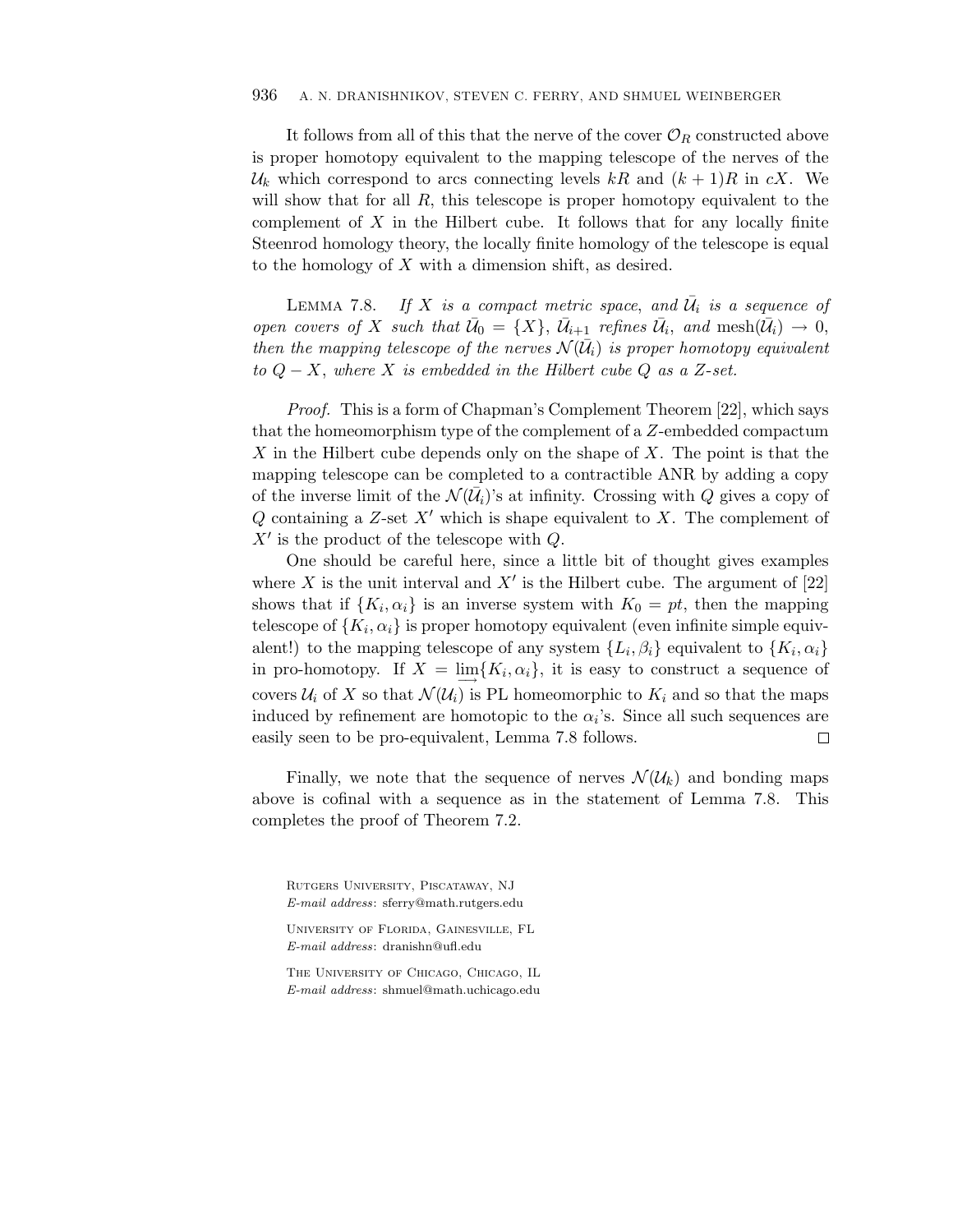#### **REFERENCES**

- [1] R. H. Bing, A convex metric with unique segments, *Proc. Amer. Math. Soc*. **4** (1953), 167–174.
- [2] J. Bryant, S. Ferry, W. Mio, and S. Weinberger, Topology of homology manifolds, *Ann. of Math*. **143** (1996), 435–467.
- [3] G. Carlsson and E. K. Pedersen, Controlled algebra and the Novikov conjectures for *K*and *L*-theory, *Topology* **34** (1995), 731–758.
- [4] A. CONNES, M. GROMOV, and H. MOSCOVICI, Group cohomology with Lipschitz control and higher signatures, *Geom. Funct. Anal*. **3** (1993), 1–78.
- [5] A. N. Dranishnikov, Homological dimension theory, *Uspekhi Mat. Nauk* **43** (1988), 11–55, 255.
- [6] , On a problem of P. S. Aleksandrov, *Mat. Sb*. (N.S.) **135** (1988), 551–557, 560.
- [7] A. N. Dranishnikov and S. Ferry, On the Higson-Roe corona, *Uspekhi Mat. Nauk* **52** (1997), 133–146.
- [8] A. N. DRANISHNIKOV, J. KEESLING, and V. V. USPENSKIJ, On the Higson corona of uniformly contractible spaces, *Topology* **37** (1998), 791–803.
- [9] J. DYDAK, Realizing dimension functions via homology, *Topology Appl.* **65** (1995), 1-7.
- [10] S. Ferry, A stable converse to the Vietoris-Smale theorem with applications to shape theory, *Trans. Amer. Math. Soc.*. **261** (1980), 369–386.
- [11] S. C. Ferry and B. L. Okun, Approximating topological metrics by Riemannian metrics, *Proc. Amer. Math. Soc*. **123** (1995), 1865–1872.
- [12] S. C. Ferry and E. K. Pedersen, Epsilon surgery theory, in *Novikov Conjectures, Index Theorems and Rigidity*, Vol. 2 (Oberwolfach, 1993), Cambridge Univ. Press, Cambridge, 1995, pp. 167–226.
- [13] S. FERRY, J. ROSENBERG, and S. WEINBERGER, Phénomènes de rigidité topologique équivariante, *C. R. Acad. Sci. Paris S´er. Math*. **306** (1988), 777–782.
- [14] S. C. Ferry and S. Weinberger, A coarse approach to the Novikov conjecture, in *Novikov Conjectures, Index Theorems and Rigidity*, Vol. 1 (Oberwolfach, 1993), Cambridge Univ. Press, Cambridge, 1995, pp. 147–163.
- [15] M. GROMOV, Positive curvature, macroscopic dimension, spectral gaps and higher signatures, in *Functional Analysis on the Eve of the 21st Century*, Vol. II (New Brunswick, NJ, 1993), Birkhäuser Boston, Boston, MA, 1996, pp. 1–213.
- [16] , Spaces and questions, *Geom. Funct. Anal*. *GAFA* (2000) (Special Volume, Part I) (Tel Aviv, 1999), pp. 118–161.
- [17] N. Higson, V. Lafforgue, and G. Skandalis, Counterexamples to the Baum-Connes conjecture, *Geom. Funct. Anal*. **12** (2000), 330–354.
- [18] N. Higson and J. Roe, On the coarse Baum-Connes conjecture, in *Novikov Conjectures*, *Index Theorems and Rigidity*, Vol. 2 (Oberwolfach, 1993), Cambridge Univ. Press, Cambridge, 1995, pp. 227–254.
- [19] R. C. Lacher, Cell-like mappings and their generalizations, *Bull. Amer. Math. Soc*. **83** (1977), 495–552.
- [20] J. Roe, *Coarse Cohomology and Index Theory on Complete Riemannian Manifolds*, *Mem. Amer. Math. Soc*. **104** (1993), A. M. S., Providence, RI.
- [21] , Index theory, coarse geometry, and topology of manifolds, *CBMS Reg. Conf. Series in Math*. **90**, Published for the Conference Board of the Mathematical Sciences, Washington, DC, 1996.
- [22] L. SIEBENMANN, Chapman's classification of shapes: a proof using collapsing, *Manuscripta Math*. **16** (1975), 373–384.
- [23] J.-L. Tu, La conjecture de Baum-Connes pour les feuilletages moyennables, *K*-*Theory* **17** (1999), 215–264.
- [24] C. T. C. Wall, *Surgery on Compact Manifolds*, *London Math. Soc. Monographs* **1**, Academic Press, New York, 1970.